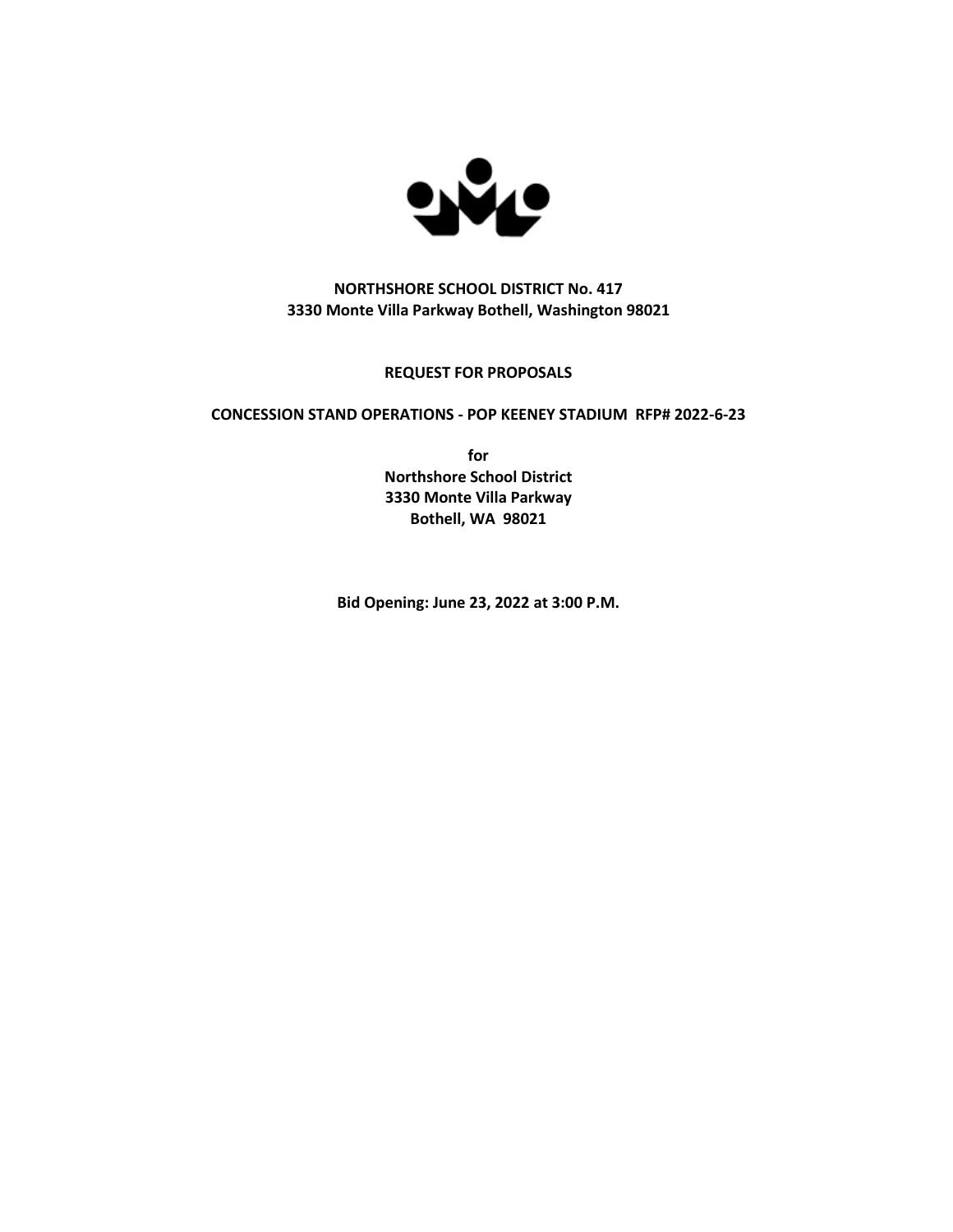## **REQUEST FOR PROPOSALS**

### **CONCESSION STAND OPERATIONS - POP KEENEY STADIUM RFP# 2022-6-23**

## **DUE JUNE 23, 2022 at 3:00 PM**

Notice is hereby given that sealed proposals will be received by the Northshore School District No. 417, Bothell, WA, hereinafter referred to as District, from qualified Bidders to provide Concession Stand Operations at Pop Keeney Stadium, effective the start of 2022-2023 sports calendar. The District is requesting a Contractor to manage, operate, and provide concessions for sporting events held at the Stadium to provide refreshment(s) and non-alcoholic beverages to the public, attending sporting events.

Estimated annual gross sales: \$50,000 - \$75,000

Each proposal shall be in accordance with the Request for Proposals Document. The Northshore School District reserves the right to reject any or all proposals, and to waive any informalities or irregularities in the RFP process. The Request for Proposals document(s) is available at<http://www.nsd.org/business>and WEBS [https://pr-webs-vendor.des.wa.gov](https://pr-webs-vendor.des.wa.gov/) . Small Businesses and Minority and Women- Owned Businesses are encouraged to apply.

Publication: Seattle Daily Journal of Commerce May 18, 2022 and May 25, 2022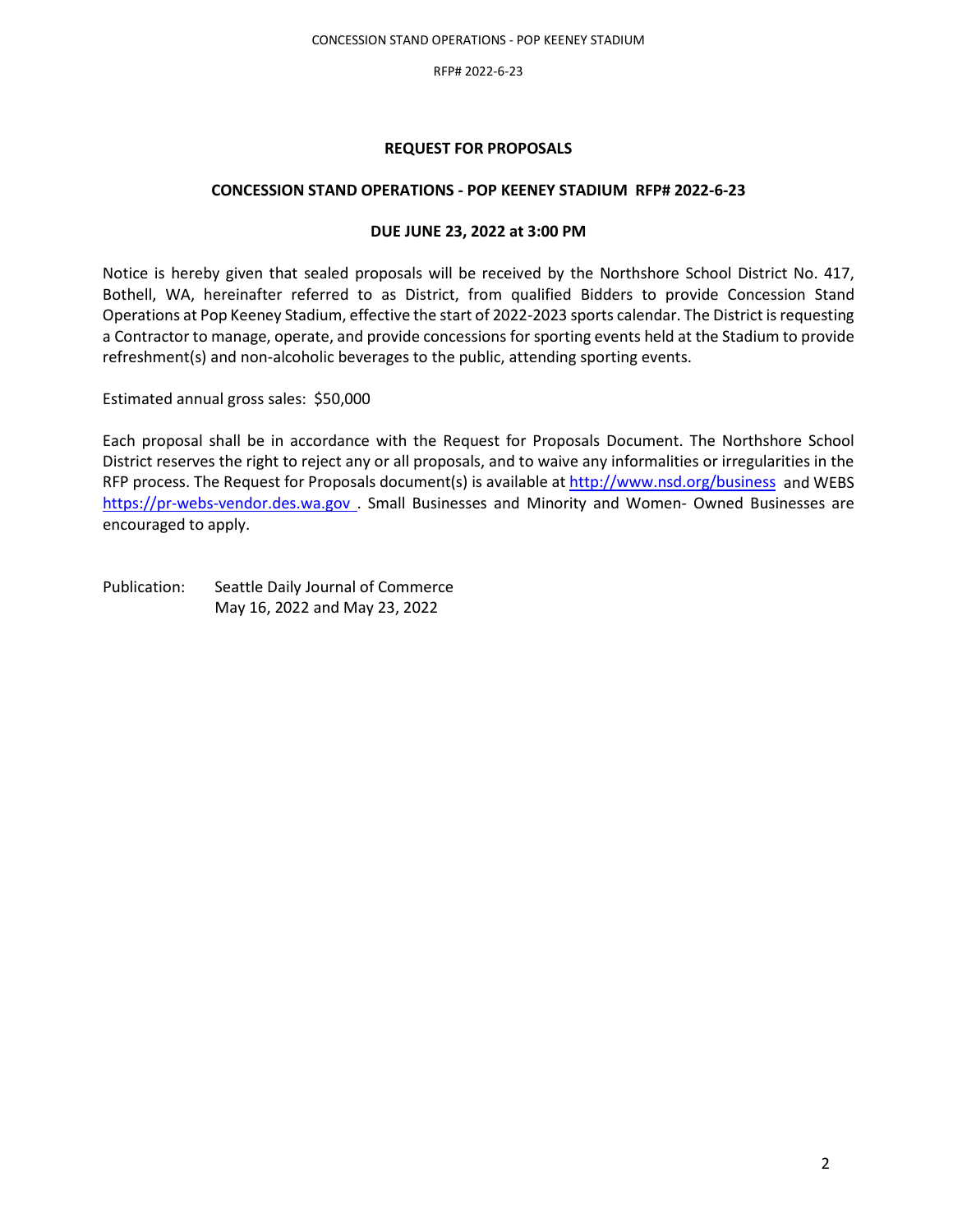## **Table of Contents**

| <b>Section</b>      | <b>Title</b>                                         | <b>Page Numbers</b> |  |
|---------------------|------------------------------------------------------|---------------------|--|
| <b>Part 1-2</b>     | <b>Instructions to Bidders</b>                       | pg. 4-5             |  |
| Part 3              | <b>Preparation of Proposal</b>                       | pg. 6               |  |
| Part 4              | <b>General Terms and Conditions</b>                  | pg. 6-7             |  |
| Part 5              | Scope of Work <b>Scope of Work</b>                   | pg. 7-8             |  |
| Part 6              | Content, Form, and Evaluations of Proposal pg. 8-10  |                     |  |
| EXHIBIT A           | Sample of Sports Schedules pg. 11-14                 |                     |  |
|                     | <b>APPENDIX</b>                                      | pg. 15              |  |
|                     | Attachment A Company Information and References Form |                     |  |
| Attachment B        | <b>Bid Certification Form</b>                        |                     |  |
| Attachment C        | Debarment and Anti-Lobbying Certification            |                     |  |
| Attachment D        | Wage Theft Prevention Certification                  |                     |  |
| <b>Attachment E</b> | <b>Cooperative Purchasing Information</b>            |                     |  |
| Attachment F        | Cost Proposal - Market Basket Information            |                     |  |
| Attachment G        | Sample Contract                                      |                     |  |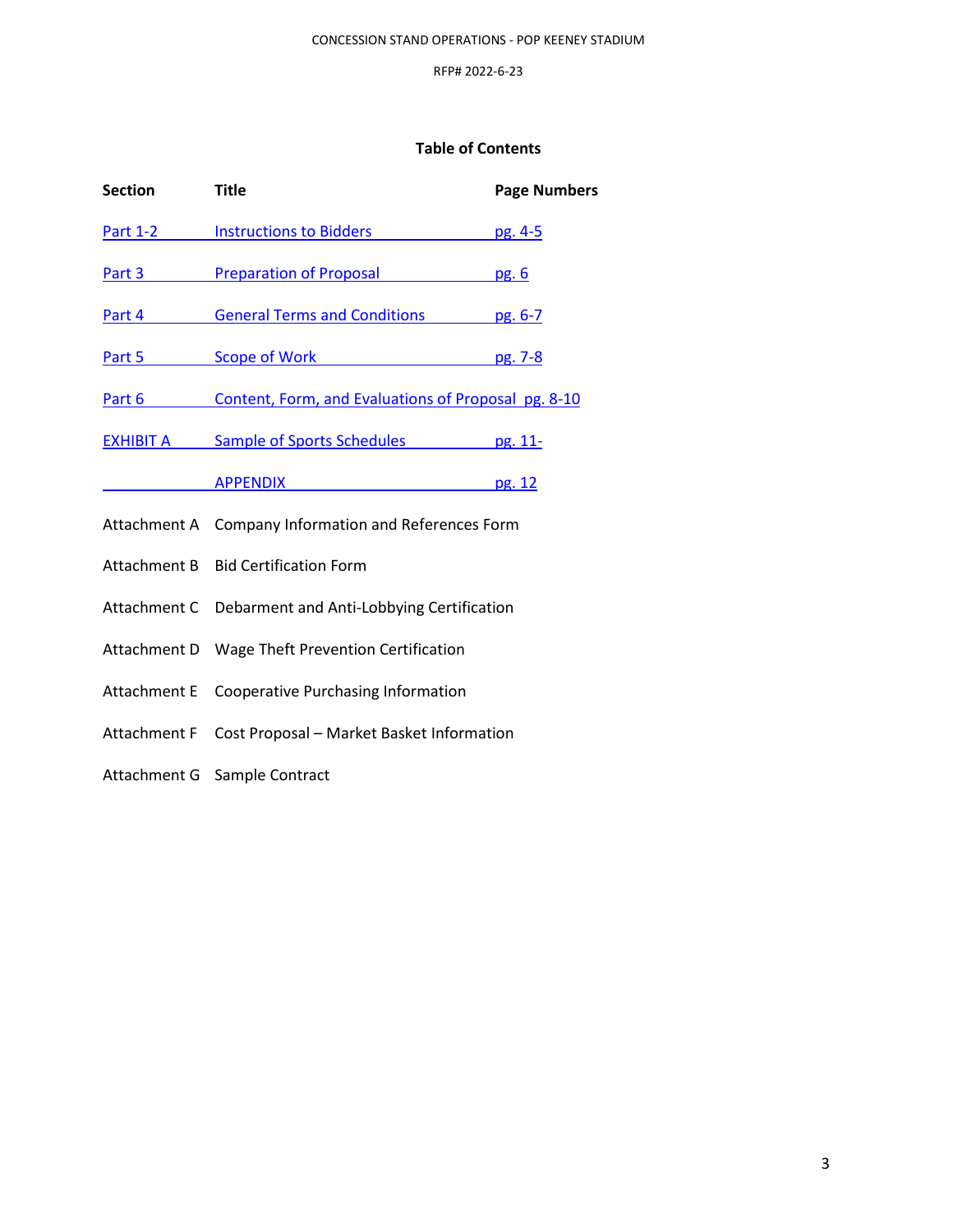## **INFORMATION AND GENERAL INSTRUCTIONS**

## <span id="page-3-0"></span>**I. INTRODUCTION**

## A. PROJECT BACKGROUND

Located in downtown Bothell (9809 NE 188th Street, Bothell, WA 98011), Pop Keeney Stadium complex includes a lighted turf football/soccer stadium. In addition to hosting state football playoffs games, Pop Keeney has also hosted state soccer playoffs for both boys and girls.

- Full capacity with standing room: 5,309
- Standing room only sections can increase total capacity for athletic events
- On-site Parking: 501 spots
- Gates open two hours prior to game time

The Community and General Public desire to have a resource to obtain food/beverage refreshment while attending sporting events at Pop Keeney. It is the District's desire to find a non-District resource to provide concessions and operate and manage the concessions for District approved events and per sport schedules. Please see Exhibit A for an example of previous Sports Schedules for football and soccer. 2022-2023 schedules will not be available until August 2022.

District Associated Student Body (ASB) groups have depended on receiving a percentage of Concession sales to help fund legitimate activities of the ASB to include those that are Cultural, Athletic, Recreational, or Social in nature. ASB funds are designated as public funds of the school district per State law, therefore, the District must control and account for student body money within the legal parameters governing public funds.

## B. OBJECTIVE

The District desires to contract with a responsive, responsible bidder, that has all the appropriate food handling permits and licensing, that best fits the needs of the District to operate, manage, and provide food/beverage refreshments at Pop Keeney Stadium complex during District approved athletic and potential other events. Monthly commission checks based on gross sales are expected to be issued to each school for hosting a home game.

## **II. INSTRUCTIONS TO BIDDERS**

## A. GENERAL INSTRUCTIONS TO BIDDERS:

Northshore School District ("District") is requesting proposals (RFP) from qualified companies ("Bidders") to operate, manage, and provide refreshments to the public during Northshore sanctioned sporting events held at Pop Keeney Stadium.

Bidder shall submit one (1) clearly marked original RFP, and one (1) electronic copy of the proposal in PDF format on a flash drive. Proposals are to be submitted in a sealed envelope or box addressed to:

Joy Kuhlmann, Contracts and Procurement Manager Northshore School District 3330 Monte Villa Parkway Bothell, WA 98021

The envelope/box shall contain the following information on its face: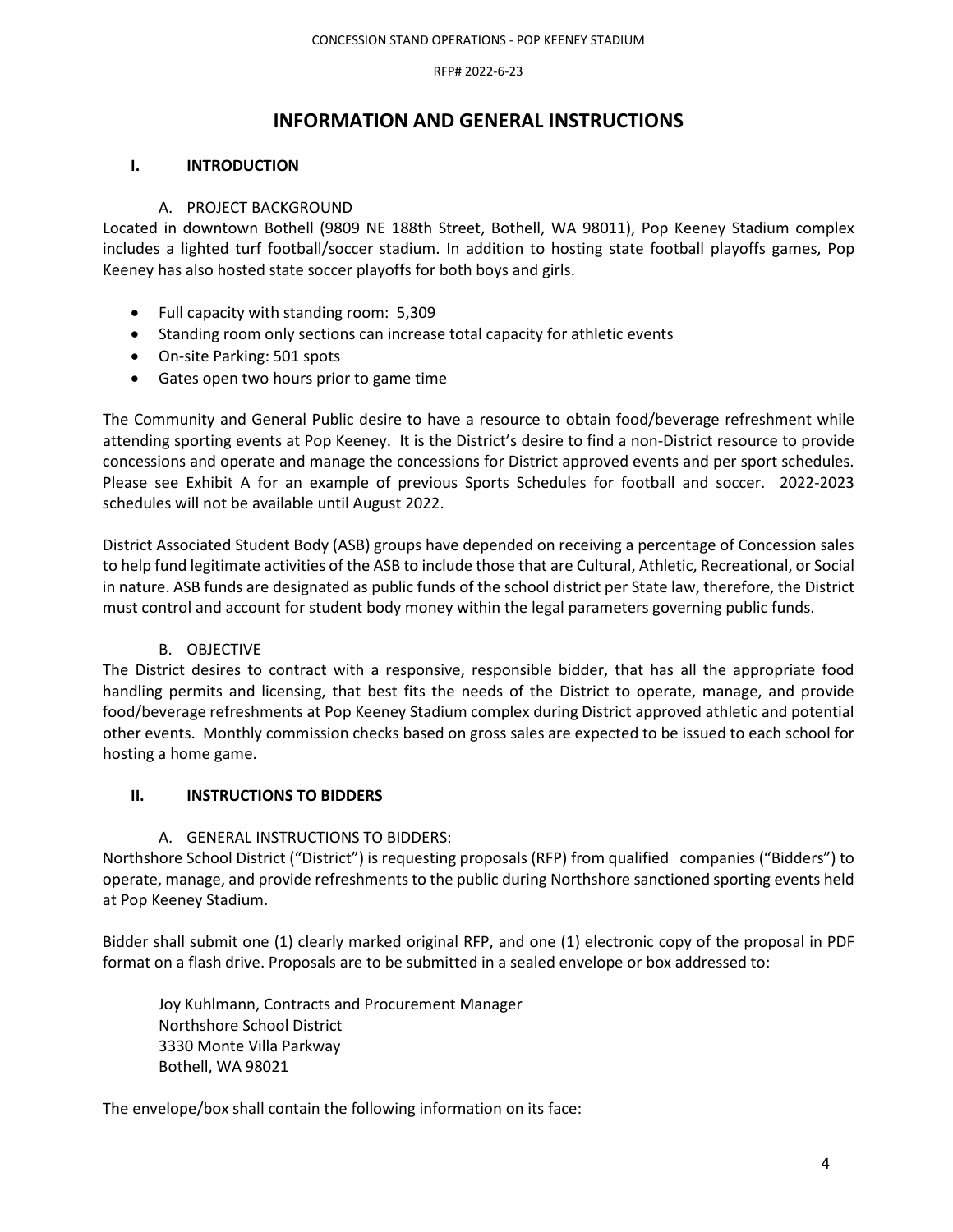• Name of the Bidder, Bidder's address, and the title "Concession Stand Operations – Pop Keeney RFP# 22-6-23.

It is the sole responsibility of the Bidder to see that its proposal is received at the designated location by the designated time. Late bids will not be opened. Proposals shall be hand-delivered or sent via certified mail to ensure that they are received by the due date and time. Electronically transmitted or faxed proposals will not be accepted.

## B. AWARD

District intends to award a contract to the responsive and responsible Bidder whose proposal offers the best overall value to the District. Additional information about scoring of proposals can be found in Section VI. Distribution of this RFP or receipt of any proposal shall not constitute a commitment by the District to any Bidders. If it is determined that the submitted proposals are not economically beneficial to the District or for other business reasons, the District may, at its sole discretion, reject all proposals or waive informalities in the request for proposal process.

## C. TERM

The initial term of this contract will run for three (3) consecutive years, from August 1, 2022 through July 30, 2025 and will include an option to extend annually for up to two (2) additional years. The successful Bidder must certify that all of the services proposed are readily available and that District will not incur costs in excess of the proposed rates for the duration of the contract period and any optional extension terms.

## D. TIMELINE

| <b>IDate</b>           | <b>Activity</b>                                                                                         |
|------------------------|---------------------------------------------------------------------------------------------------------|
| 5/18/2022              | Date of First Advertisement                                                                             |
| 5/25/2022              | Date of Second Advertisement                                                                            |
| $5/18 - 6/15/2022$     | Mandatory facility walk-through at Pop Keeney Stadium - to be Scheduled with<br><b>Facility Manager</b> |
| 6/15/2022              | Last Day to Submit Questions or Requests for Clarifications                                             |
| 6/16/2022              | Publish addenda as necessary                                                                            |
| 6/23/2022 at<br>3:00PM | Proposal Due Date, Public Bid Opening at District Administrative Office at 3:00 PM                      |
|                        |                                                                                                         |
| 6/23-24/2022           | Bidders Notified of Interview Selections (if needed)                                                    |
| $6/27 - 28/2022$       | Interviews (if needed)                                                                                  |
| 6/30/2022              | Notice of Intent to Award (All Bidders Notified), Board Agenda item due                                 |
| 7/11/2022              | Board Approval, Contract Awarded                                                                        |

The following is a draft schedule of procurement activities related to this RFP: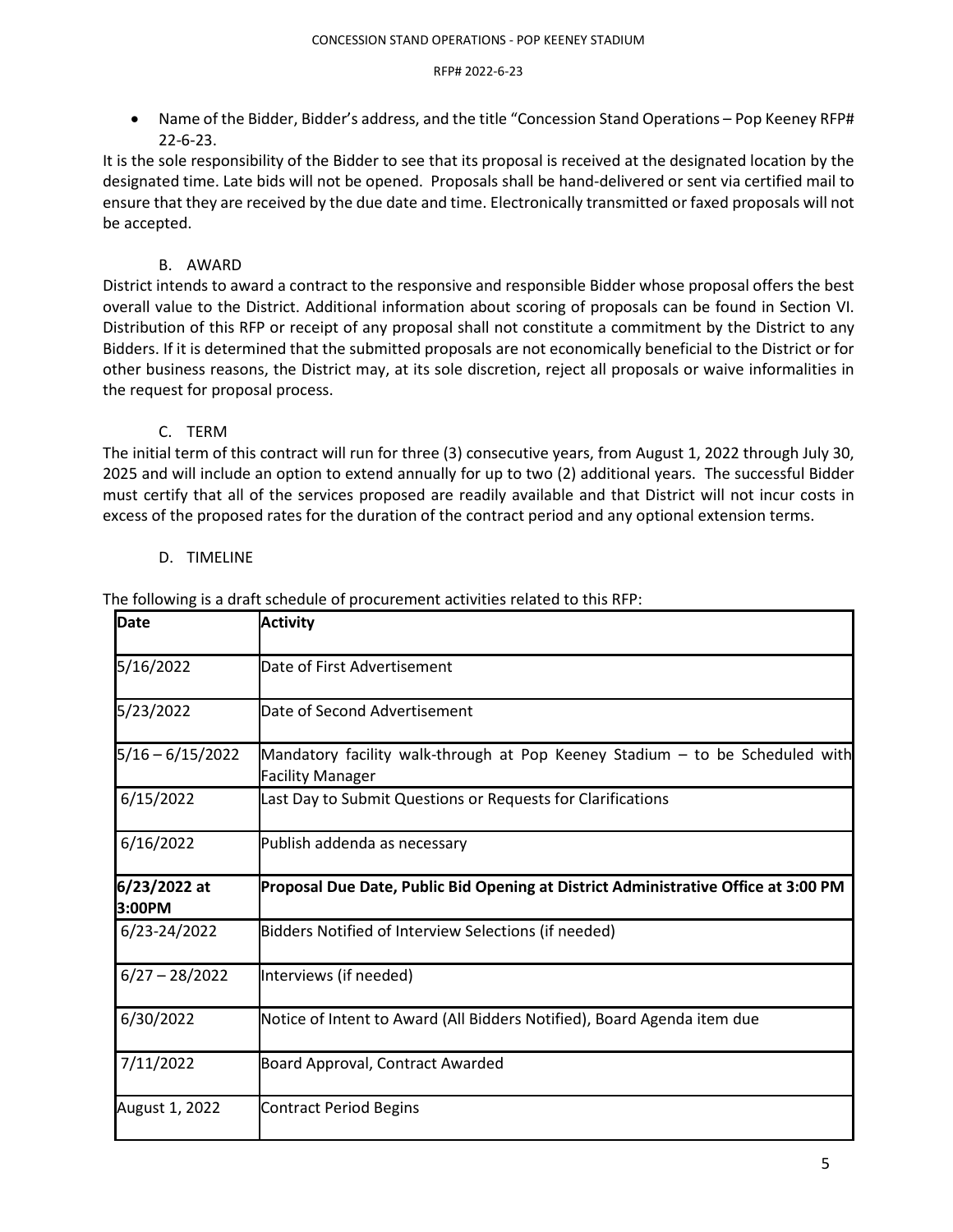## **Table of Contents**

| <b>Section</b>      | <b>Title</b>                                         | <b>Page Numbers</b> |  |
|---------------------|------------------------------------------------------|---------------------|--|
| <b>Part 1-2</b>     | <b>Instructions to Bidders</b>                       | pg. 4-5             |  |
| Part 3              | <b>Preparation of Proposal</b>                       | pg. 6               |  |
| Part 4              | <b>General Terms and Conditions</b>                  | pg. 6-7             |  |
| Part 5              | Scope of Work                                        | pg. 7-8             |  |
| Part 6              | Content, Form, and Evaluations of Proposal pg. 8-10  |                     |  |
| <b>EXHIBIT A</b>    | Sample of Sports Schedules                           | pg. 11- í ð         |  |
|                     | <b>APPENDIX</b>                                      | <u>pg. 1 n</u>      |  |
|                     | Attachment A Company Information and References Form |                     |  |
| Attachment B        | <b>Bid Certification Form</b>                        |                     |  |
| Attachment C        | Debarment and Anti-Lobbying Certification            |                     |  |
| Attachment D        | Wage Theft Prevention Certification                  |                     |  |
| <b>Attachment E</b> | <b>Cooperative Purchasing Information</b>            |                     |  |
| <b>Attachment F</b> | Cost Proposal - Market Basket Information            |                     |  |
| Attachment G        | Sample Contract                                      |                     |  |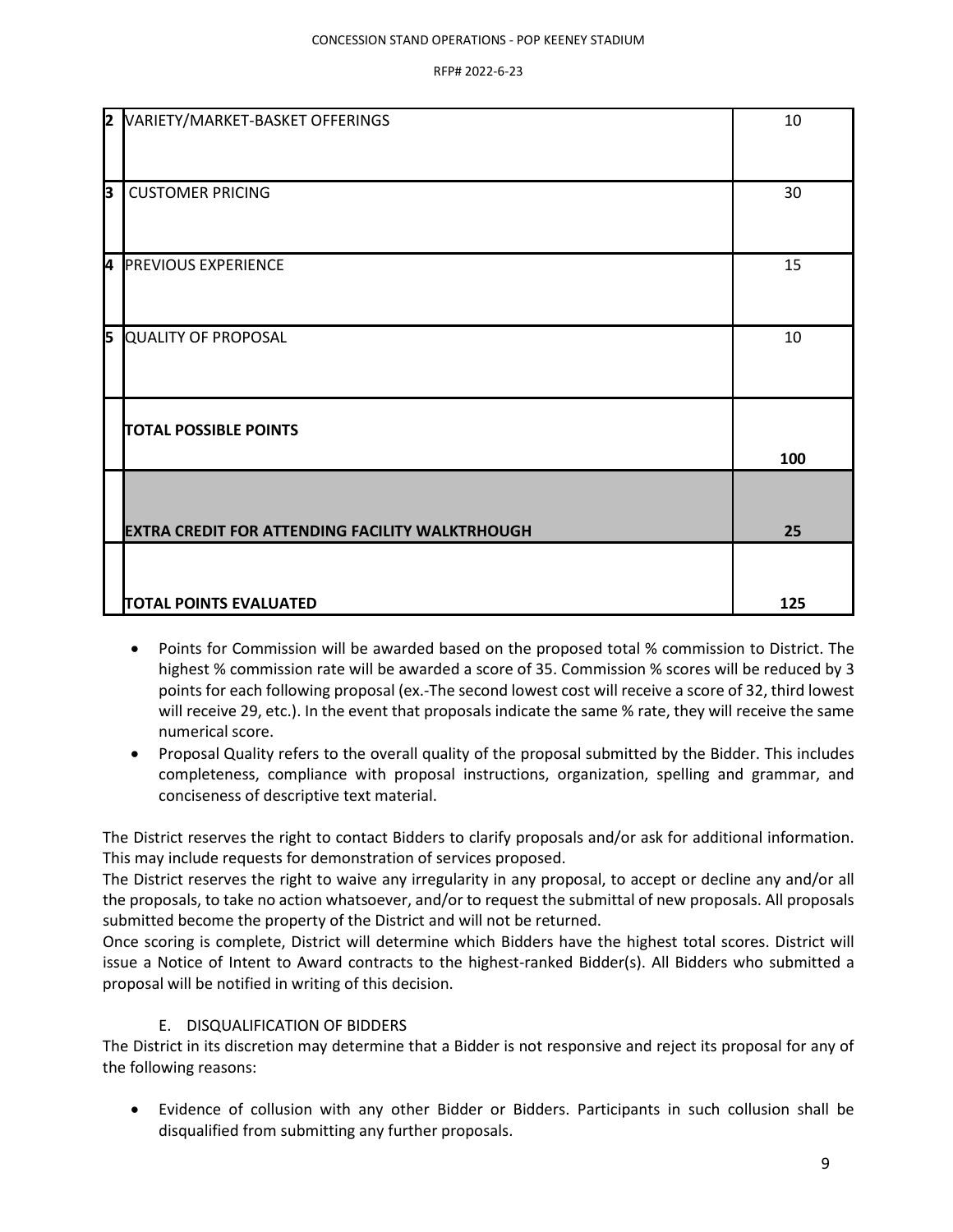## REQUEST FOR PPOSALS

## CONCESSION AND OPERATIONS - POP KEESTENDIUM RFP2022-6-23

## DUE JUNE32 2022 at 300 PM

Notice is hereby given that sealed proposals will be received by the Northshore School District No. 417, Bothell, WA, hereinafter referred to as District, from qualified Bidders to provide Concession Stand Operations at Pop Keeney Stadium, effective the start of 2022-2023 sports calendar. The District is requesting a Contractor to manage, operate, and provide concessions for sporting events held at the Stadium to provide refreshment(s) and non-alcoholic beverages to the public, attending sporting events.

Estimated annual gross sales: \$50,000

Each proposal shall be in accordance with the Request for Proposals Document. The Northshore School District reserves the right to reject any or all proposals, and to waive any informalities or irregularities in the RFP process. The Request for Proposals document(s) is available at http://www.nsd.org/business and WEBS https://pr-webs-vendor.des.wa.gov. Small Businesses and Minority and Women- Owned Businesses are encouraged to apply.

Publication: Seattle Daily Journal of Commerce May 1 Ô, 2022and May 2  $\tilde{n}$ , 2022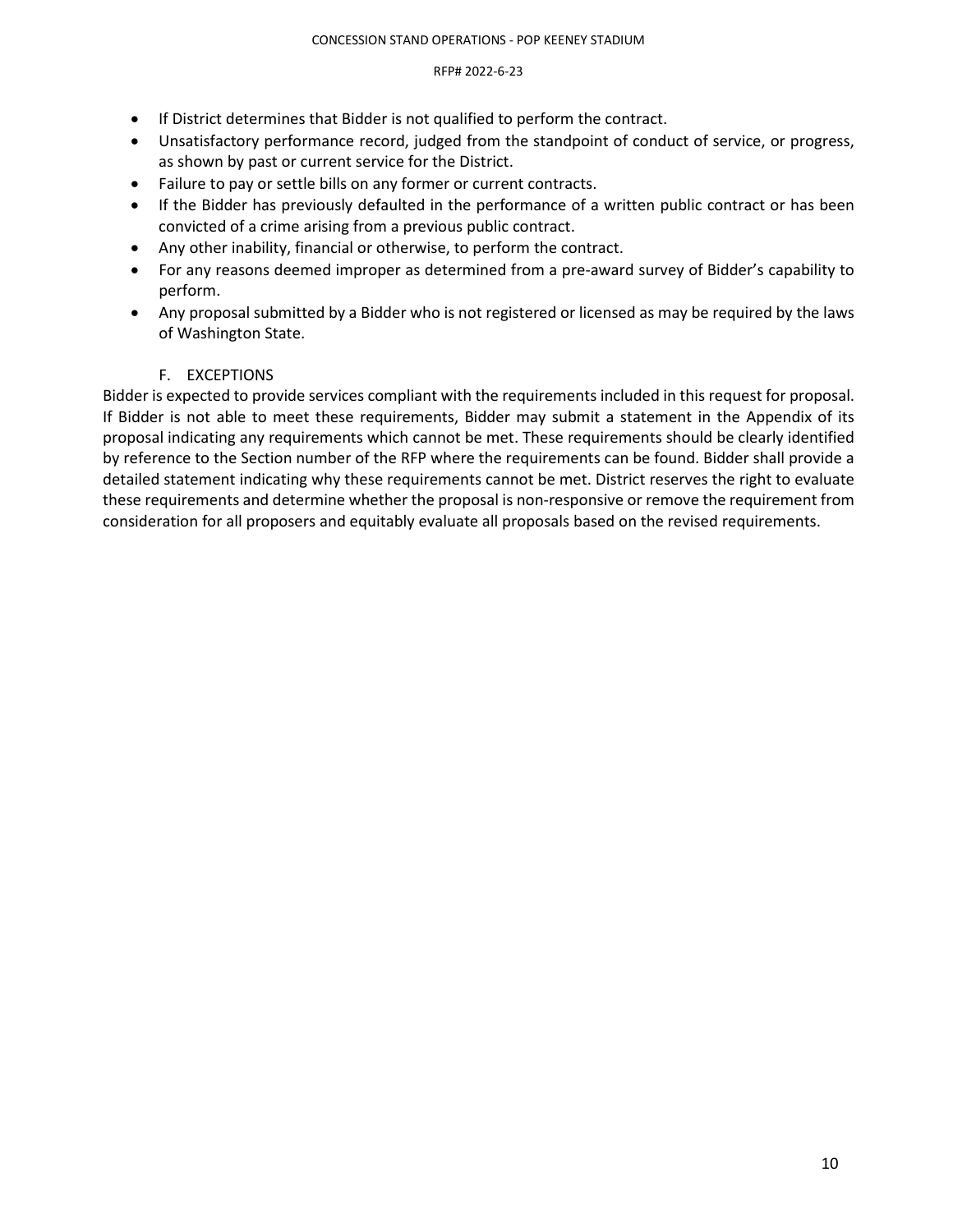# **EXHIBIT A - EXAMPLE SPORTS SCHEDULES**

# *TENTATIVE* **KINGCO FOOTBALL 2017**

# *Pop Keeney Schedule*

| THURSDAY, AUGUST 31<br>Cascade @ Inglemoor                                     | 7:00 pm   | <b>FRIDAY, SEPTEMBER 29</b><br>Issaquah@ Woodinville                             | 7:00 pm               |
|--------------------------------------------------------------------------------|-----------|----------------------------------------------------------------------------------|-----------------------|
| <b>FRIDAY, SEPTEMBER 1</b><br>Bothell @ Woodinville                            | $7:00$ pm | <b>SATURDAY, SEPTEMBER 30</b><br>Eastlake @ Bothell                              | 7:00 pm               |
| <b>SATURDAY, SEPTEMBER 2</b><br>Newport @ North Creek                          | 7:00 pm   | <b>FRIDAY, OCTOBER 6</b><br>Woodinville @ Inglemoor<br><b>INGLEMOOR HC</b>       | 7:00 pm               |
| <b>FRIDAY, SEPTEMBER 8</b><br>Issaquah @ Inglemoor<br><b>I JR FB NIGHT</b>     | 7:00 pm   | <b>SATURDAY, OCTOBER 7</b><br>Bothell @ North Creek                              | 7:00 pm               |
| <b>SATURDAY, SEPTEMBER 9</b><br>Eastlake @ Woodinville                         | 7:00 pm   | <b>FRIDAY, OCTOBER 13</b><br>Issaquah @ Bothell<br><b>BOTHELL HC</b>             | 7:00 pm               |
| <b>FRIDAY, SEPTEMBER 15</b><br>Inglemoor @ North Creek<br><b>NC HOMECOMING</b> | 7:00 pm   | <b>FRIDAY, OCTOBER 20</b><br>Mount Si @ North Creek                              | 7:00 pm               |
| <b>SATURDAY, SEPTEMBER 16</b><br>Skyline @ Bothell                             | 7:00 pm   | <b>SATURDAY, OCTOBER 21</b><br>Eastlake @ Inglemoor<br><b>INGLEMOOR SR NIGHT</b> | $\overline{7}$ :00 pm |
| <b>FRIDAY, SEPTEMBER 22</b><br>JK Mullen @ Bothell                             | 7:00 pm   | <b>FRIDAY, OCTOBER 27</b><br>Inglemoor @ Bothell<br><b>Bothell SR Night</b>      | 7:00 pm               |
| <b>SATURDAY, SEPTEMBER 23</b><br>Skyline @ Inglemoor                           | $7:00$ pm | SATURDAY, OCTOBER 28<br>North Creek @ WHS                                        | 7:00 pm               |
|                                                                                |           |                                                                                  |                       |
|                                                                                |           |                                                                                  |                       |

*8/3/17*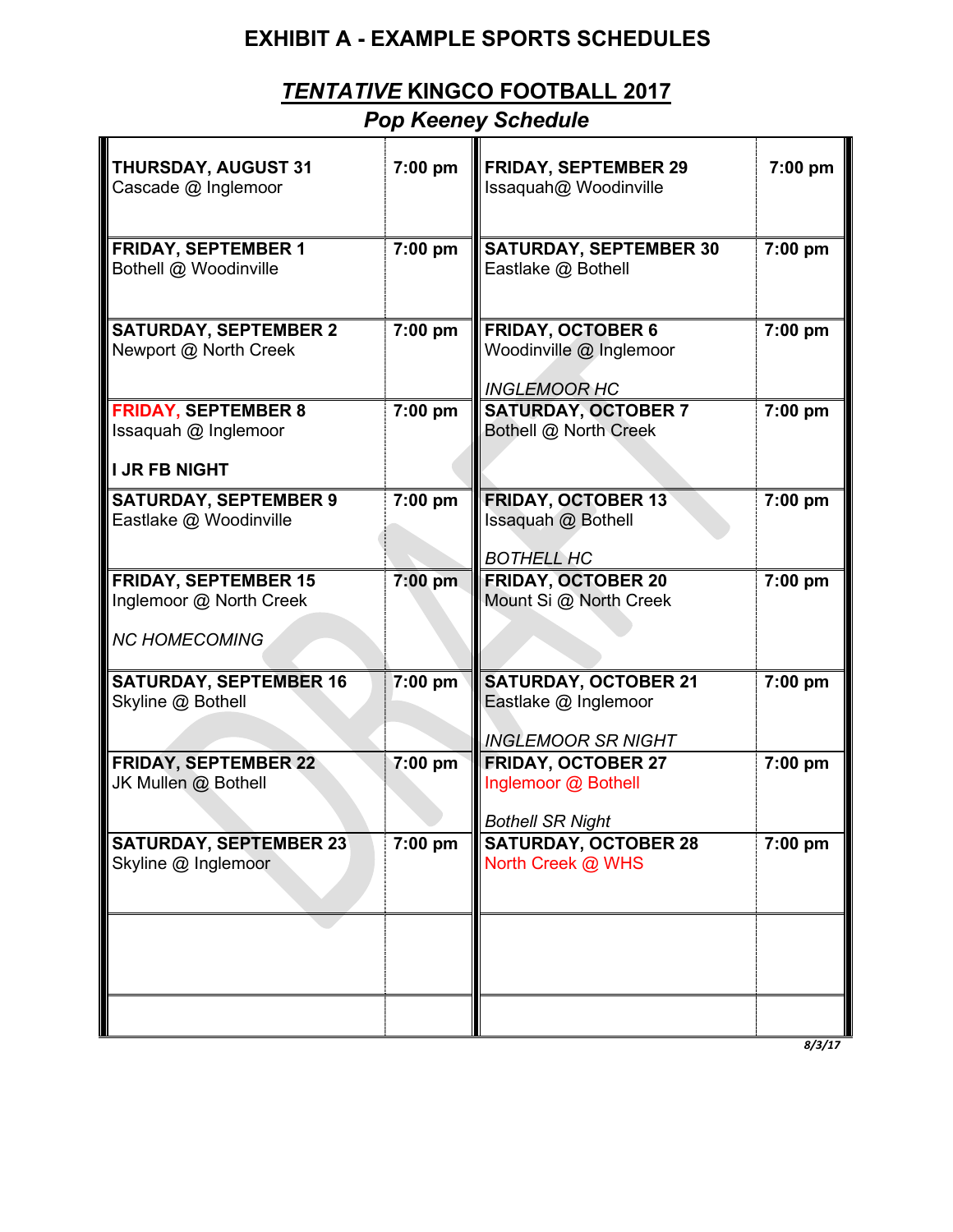## Northshore School District **Event Schedule** Event Schedule

| <b>Start</b>              | End     | <b>Customer</b>                 | <b>Event</b>               | Location       |
|---------------------------|---------|---------------------------------|----------------------------|----------------|
| Saturday, March 11, 2017  |         |                                 |                            |                |
| 11:00 AM                  | 1:00 PM | <b>NSSD-Secondary Athletics</b> | <b>WHS Soccer JV Games</b> | PK- Turf Field |
| 1:00 PM                   | 3:00 PM | <b>NSSD-Secondary Athletics</b> | <b>WHS Soccer V Games</b>  | PK- Turf Field |
| 5:30 PM                   | 7:30 PM | <b>NSSD-Secondary Athletics</b> | <b>BHS JV Soccer Games</b> | PK- Turf Field |
| 7:30 PM                   | 9:30 PM | <b>NSSD-Secondary Athletics</b> | <b>BHS V Soccer Games</b>  | PK- Turf Field |
| Tuesday, March 14, 2017   |         |                                 |                            |                |
| 5:30 PM                   | 7:30 PM | <b>NSSD-Secondary Athletics</b> | WHS JV Soccer vs           | PK- Turf Field |
| 7:30 PM                   | 9:30 PM | <b>NSSD-Secondary Athletics</b> | <b>WHS V Soccer Games</b>  | PK- Turf Field |
| Wednesday, March 15, 2017 |         |                                 |                            |                |
| 5:30 PM                   | 7:30 PM | <b>NSSD-Secondary Athletics</b> | <b>IHS JV Soccer Games</b> | PK- Turf Field |
| Thursday, March 16, 2017  |         |                                 |                            |                |
| 7:30 PM                   | 9:30 PM | <b>NSSD-Secondary Athletics</b> | <b>IHS V Soccer Games</b>  | PK- Turf Field |
| Friday, March 17, 2017    |         |                                 |                            |                |
| 5:30 PM                   | 7:30 PM | <b>NSSD-Secondary Athletics</b> | WHS JV Soccer vs           | PK- Turf Field |
| 7:30 PM                   | 9:30 PM | <b>NSSD-Secondary Athletics</b> | <b>WHS V Soccer Games</b>  | PK- Turf Field |
| Monday, March 20, 2017    |         |                                 |                            |                |
| 5:30 PM                   | 7:30 PM | <b>NSSD-Secondary Athletics</b> | <b>BHS C Soccer Games</b>  | PK- Turf Field |
| 7:30 PM                   | 9:30 PM | <b>NSSD-Secondary Athletics</b> | <b>WHS C Soccer Games</b>  | PK- Turf Field |
| Tuesday, March 21, 2017   |         |                                 |                            |                |
| 5:30 PM                   | 7:30 PM | <b>NSSD-Secondary Athletics</b> | <b>BHS V Soccer Games</b>  | PK- Turf Field |
| 7:30 PM                   | 9:30 PM | <b>NSSD-Secondary Athletics</b> | <b>IHS V Soccer Games</b>  | PK- Turf Field |
| Wednesday, March 22, 2017 |         |                                 |                            |                |
| 5:30 PM                   | 7:30 PM | <b>NSSD-Secondary Athletics</b> | <b>IHS Soccer C Games</b>  | PK-Turf Field  |
| 7:30 PM                   | 9:30 PM | <b>NSSD-Secondary Athletics</b> | <b>BHS C Soccer Games</b>  | PK- Turf Field |
| Friday, March 24, 2017    |         |                                 |                            |                |
| 9:45 AM                   | 1:45 PM | S.A.S                           | SAS PE USE - SOCCER        | PK- Turf Field |
| 5:30 PM                   | 7:30 PM | <b>NSSD-Secondary Athletics</b> | WHS JV Soccer vs           | PK- Turf Field |
| 7:30 PM                   | 9:30 PM | <b>NSSD-Secondary Athletics</b> | <b>WHS V Soccer Games</b>  | PK- Turf Field |
| Monday, March 27, 2017    |         |                                 |                            |                |
| 7:30 PM                   | 9:30 PM | <b>NSSD-Secondary Athletics</b> | <b>WHS Soccer C Games</b>  | PK-Turf Field  |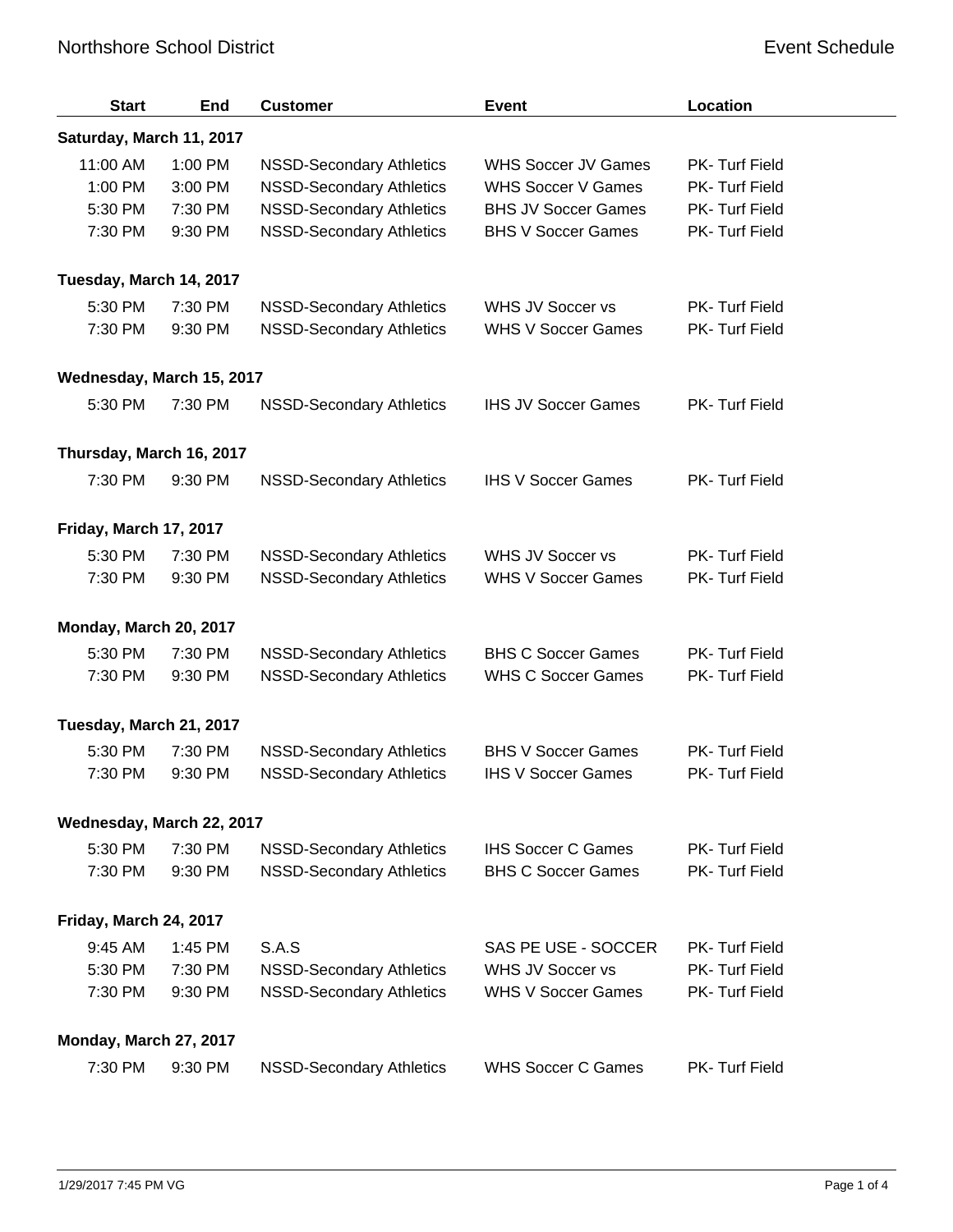## Northshore School District **Event Schedule** Event Schedule

| <b>Start</b>              | End     | <b>Customer</b>                 | <b>Event</b>               | Location       |
|---------------------------|---------|---------------------------------|----------------------------|----------------|
| Tuesday, March 28, 2017   |         |                                 |                            |                |
| 5:30 PM                   | 7:30 PM | <b>NSSD-Secondary Athletics</b> | <b>WHS Soccer V Games</b>  | PK-Turf Field  |
| 7:30 PM                   | 9:30 PM | <b>NSSD-Secondary Athletics</b> | <b>IHS V Soccer Games</b>  | PK- Turf Field |
| Wednesday, March 29, 2017 |         |                                 |                            |                |
| 5:30 PM                   | 7:30 PM | <b>NSSD-Secondary Athletics</b> | <b>WHS Soccer C Games</b>  | PK-Turf Field  |
| 7:30 PM                   | 9:30 PM | <b>NSSD-Secondary Athletics</b> | <b>BHS C Soccer Games</b>  | PK- Turf Field |
| Friday, March 31, 2017    |         |                                 |                            |                |
| 5:30 PM                   | 7:30 PM | <b>NSSD-Secondary Athletics</b> | <b>BHS JV Soccer Games</b> | PK-Turf Field  |
| 7:30 PM                   | 9:30 PM | <b>NSSD-Secondary Athletics</b> | <b>BHS V Soccer Games</b>  | PK- Turf Field |
| Monday, April 03, 2017    |         |                                 |                            |                |
| 7:30 PM                   | 9:30 PM | <b>NSSD-Secondary Athletics</b> | <b>IHS Soccer C Games</b>  | PK-Turf Field  |
| Tuesday, April 04, 2017   |         |                                 |                            |                |
| 3:30 PM                   | 5:30 PM | <b>NSSD-Secondary Athletics</b> | <b>IHS Soccer JV Games</b> | PK-Turf Field  |
| 5:30 PM                   | 7:30 PM | <b>NSSD-Secondary Athletics</b> | <b>IHS Soccer V Games</b>  | PK- Turf Field |
| 7:30 PM                   | 9:30 PM | <b>NSSD-Secondary Athletics</b> | <b>WHS V Soccer Games</b>  | PK- Turf Field |
| Wednesday, April 05, 2017 |         |                                 |                            |                |
| 5:30 PM                   | 7:30 PM | <b>NSSD-Secondary Athletics</b> | <b>WHS C Soccer vs</b>     | PK-Turf Field  |
| 7:30 PM                   | 9:30 PM | <b>NSSD-Secondary Athletics</b> | <b>BHS C Soccer Games</b>  | PK- Turf Field |
| Friday, April 07, 2017    |         |                                 |                            |                |
| 5:30 PM                   | 7:30 PM | <b>NSSD-Secondary Athletics</b> | <b>BHS JV Soccer Games</b> | PK- Turf Field |
| 7:30 PM                   | 9:30 PM | <b>NSSD-Secondary Athletics</b> | <b>BHS V Soccer Games</b>  | PK- Turf Field |
| Monday, April 10, 2017    |         |                                 |                            |                |
| 7:30 PM                   | 9:30 PM | <b>NSSD-Secondary Athletics</b> | <b>IHS Soccer C Games</b>  | PK-Turf Field  |
| Tuesday, April 11, 2017   |         |                                 |                            |                |
| 3:30 PM                   | 5:30 PM | <b>NSSD-Secondary Athletics</b> | <b>IHS Soccer JV Games</b> | PK-Turf Field  |
| 5:30 PM                   | 7:30 PM | <b>NSSD-Secondary Athletics</b> | <b>IHS V Soccer Games</b>  | PK- Turf Field |
| 7:30 PM                   | 9:30 PM | <b>NSSD-Secondary Athletics</b> | <b>BHS V Soccer Games</b>  | PK-Turf Field  |
| Wednesday, April 12, 2017 |         |                                 |                            |                |
| 7:30 PM                   | 9:30 PM | <b>NSSD-Secondary Athletics</b> | <b>IHS Soccer C Games</b>  | PK-Turf Field  |
| Friday, April 14, 2017    |         |                                 |                            |                |
| 5:30 PM                   | 7:30 PM | <b>NSSD-Secondary Athletics</b> | WHS JV Soccer vs           | PK-Turf Field  |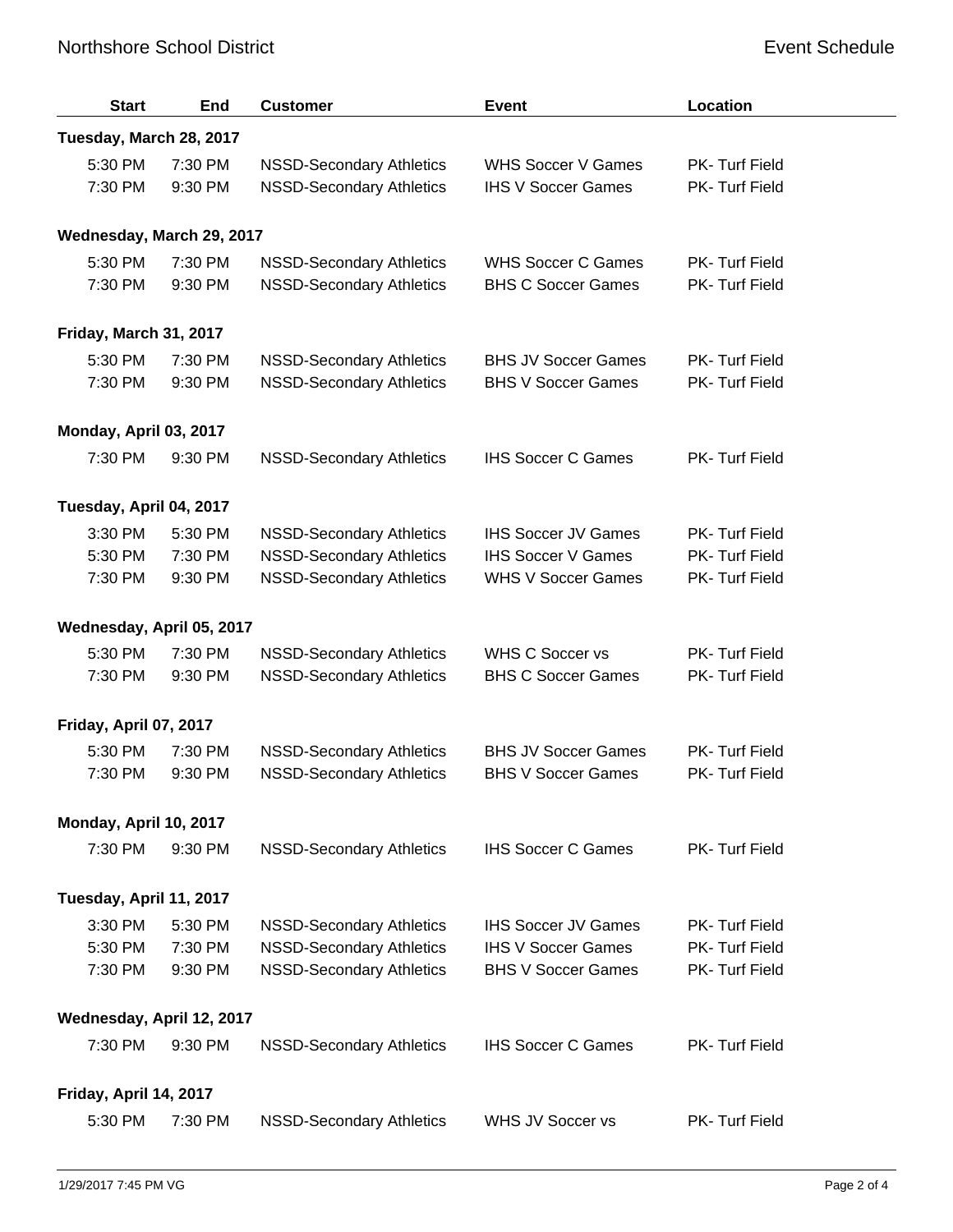## Northshore School District **Event Schedule** Event Schedule

| <b>Start</b>                 | <b>End</b>             | <b>Customer</b>                 | <b>Event</b>               | Location       |  |
|------------------------------|------------------------|---------------------------------|----------------------------|----------------|--|
|                              | Friday, April 14, 2017 |                                 |                            |                |  |
| 7:30 PM                      | 9:30 PM                | <b>NSSD-Secondary Athletics</b> | <b>WHS V Soccer Games</b>  | PK- Turf Field |  |
| Monday, April 17, 2017       |                        |                                 |                            |                |  |
| 7:30 PM                      | 9:30 PM                | <b>NSSD-Secondary Athletics</b> | <b>WHS Soccer C Games</b>  | PK- Turf Field |  |
| Tuesday, April 18, 2017      |                        |                                 |                            |                |  |
| 5:30 PM                      | 7:30 PM                | <b>NSSD-Secondary Athletics</b> | <b>BHS V Soccer Games</b>  | PK- Turf Field |  |
| 7:30 PM                      | 9:30 PM                | <b>NSSD-Secondary Athletics</b> | <b>IHS V Soccer Games</b>  | PK- Turf Field |  |
| Wednesday, April 19, 2017    |                        |                                 |                            |                |  |
| 5:30 PM                      | 7:30 PM                | <b>NSSD-Secondary Athletics</b> | <b>IHS Soccer C Games</b>  | PK-Turf Field  |  |
| 7:30 PM                      | 9:30 PM                | <b>NSSD-Secondary Athletics</b> | <b>BHS C Soccer Games</b>  | PK- Turf Field |  |
| Friday, April 21, 2017       |                        |                                 |                            |                |  |
| 5:30 PM                      | 7:30 PM                | <b>NSSD-Secondary Athletics</b> | <b>BHS JV Soccer Games</b> | PK- Turf Field |  |
| 7:30 PM                      | 9:30 PM                | <b>NSSD-Secondary Athletics</b> | <b>BHS V Soccer Games</b>  | PK- Turf Field |  |
| Monday, April 24, 2017       |                        |                                 |                            |                |  |
| 7:30 PM                      | 9:30 PM                | <b>NSSD-Secondary Athletics</b> | <b>IHS Soccer C Games</b>  | PK- Turf Field |  |
| Tuesday, April 25, 2017      |                        |                                 |                            |                |  |
| 3:30 PM                      | 5:30 PM                | <b>NSSD-Secondary Athletics</b> | <b>IHS Soccer JV Games</b> | PK- Turf Field |  |
| 5:30 PM                      | 7:30 PM                | <b>NSSD-Secondary Athletics</b> | WHS JV Soccer vs           | PK- Turf Field |  |
| 7:30 PM                      | 9:30 PM                | <b>NSSD-Secondary Athletics</b> | <b>WHS V Soccer Games</b>  | PK- Turf Field |  |
| Wednesday, April 26, 2017    |                        |                                 |                            |                |  |
| 5:30 PM                      | 7:30 PM                | <b>NSSD-Secondary Athletics</b> | <b>BHS C Soccer Games</b>  | PK- Turf Field |  |
| 7:30 PM                      | 9:30 PM                | <b>NSSD-Secondary Athletics</b> | <b>WHS Soccer C Games</b>  | PK- Turf Field |  |
| Friday, April 28, 2017       |                        |                                 |                            |                |  |
| 5:30 PM                      | 7:30 PM                | <b>NSSD-Secondary Athletics</b> | <b>BHS JV Soccer Games</b> | PK- Turf Field |  |
| 7:30 PM                      | 9:30 PM                | <b>NSSD-Secondary Athletics</b> | <b>BHS V Soccer Games</b>  | PK- Turf Field |  |
| <b>Monday, May 01, 2017</b>  |                        |                                 |                            |                |  |
| 7:30 PM                      | 9:30 PM                | <b>NSSD-Secondary Athletics</b> | <b>IHS Soccer C Games</b>  | PK- Turf Field |  |
| <b>Tuesday, May 02, 2017</b> |                        |                                 |                            |                |  |
| 5:30 PM                      | 7:30 PM                | <b>NSSD-Secondary Athletics</b> | WHS V Soccer vs            | PK- Turf Field |  |
| 7:30 PM                      | 9:30 PM                | <b>NSSD-Secondary Athletics</b> | <b>IHS Soccer V Games</b>  | PK- Turf Field |  |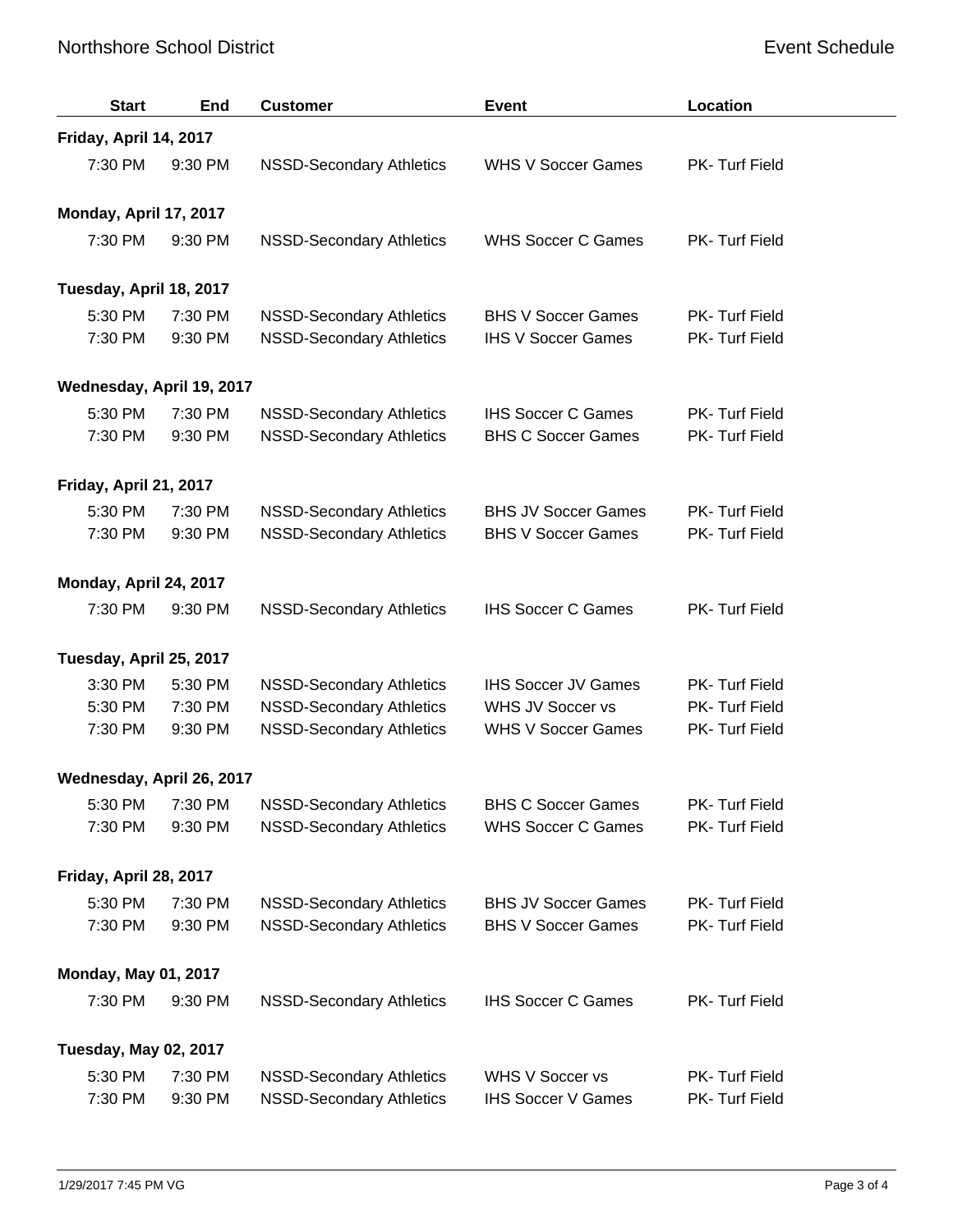| <b>Start</b>            | End     | <b>Customer</b>          | Event                     | Location             |
|-------------------------|---------|--------------------------|---------------------------|----------------------|
| Wednesday, May 03, 2017 |         |                          |                           |                      |
| 5:30 PM                 | 7:30 PM | NSSD-Secondary Athletics | <b>BHS C Soccer Games</b> | PK-Turf Field        |
| 7:30 PM                 | 9:30 PM | NSSD-Secondary Athletics | <b>WHS V Soccer Games</b> | <b>PK-Turf Field</b> |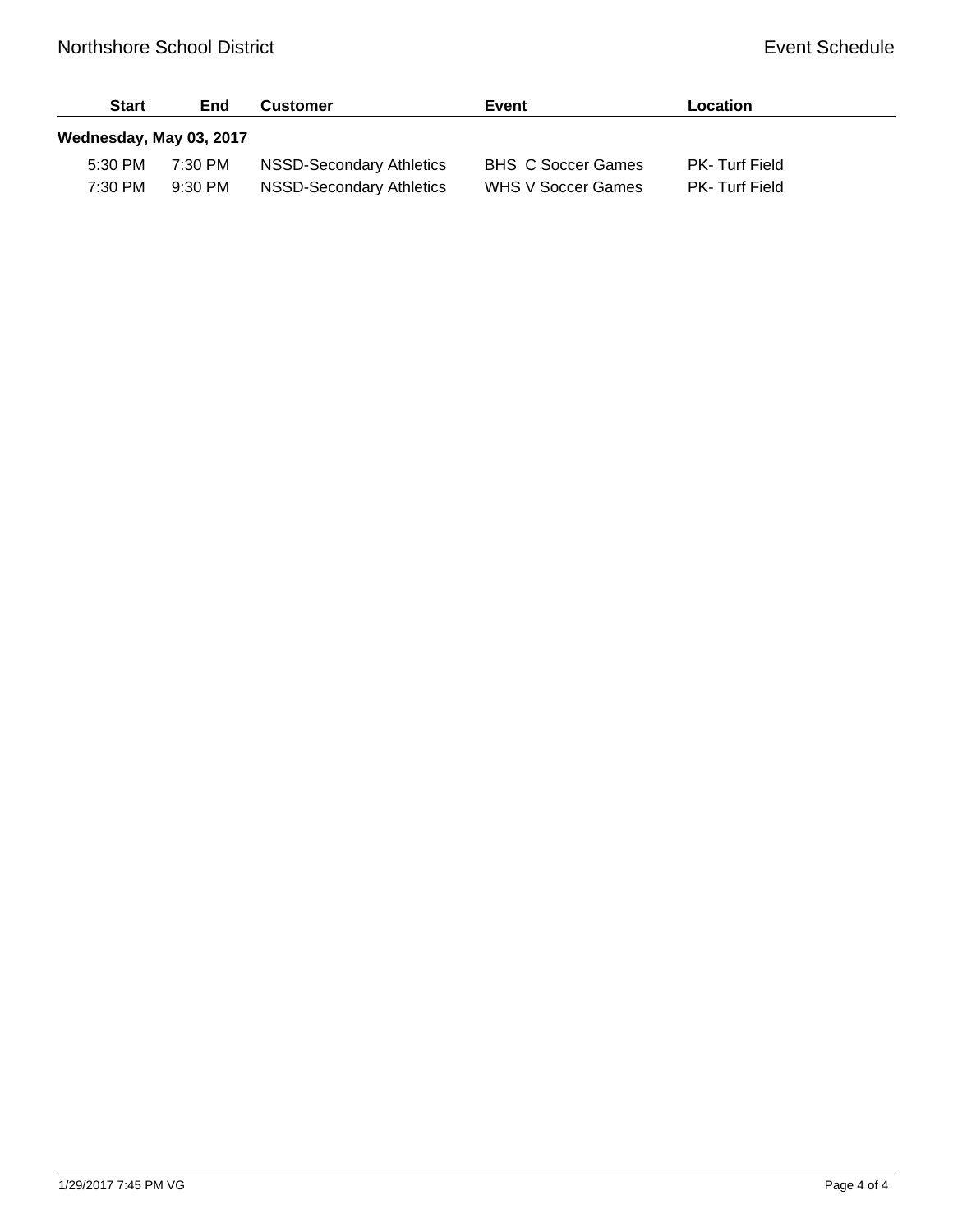# *KINGCO BOYS SOCCER 2018*

# *Pop Keeney Schedule*

| <b>TUESDAY, MARCH 13</b>  |           | <b>FRIDAY, APRIL 6</b>    |         |
|---------------------------|-----------|---------------------------|---------|
| Skyline @ Inglemoor       | 5:30 pm   | Bothell @ Inglemoor       | 5:30 pm |
| Newport @ Woodinville     | 7:30 pm   | North Creek @ Woodinville | 7:30 pm |
|                           |           |                           |         |
| <b>FRIDAY, MARCH 16</b>   |           | <b>TUESDAY, APRIL 10</b>  |         |
| Eastlake @ North Creek    | 5:30 pm   | Issaquah @ North Creek    | 5:30 pm |
| Mount Si @ Bothell        | 7:30 pm   | Eastlake @ Bothell        | 7:30 pm |
|                           |           |                           |         |
| <b>TUESDAY, MARCH 20</b>  |           | <b>FRIDAY, APRIL 13</b>   |         |
| Eastlake @ Woodinville    | 5:30 pm   | Skyline @ Bothell         | 5:30 pm |
| Issaquah @ Inglemoor      | 7:30 pm   | Newport @ North Creek     | 7:30 pm |
|                           |           |                           |         |
| <b>THURSDAY, MARCH 22</b> |           | <b>TUESDAY, APRIL 17</b>  |         |
| Skyline @ Woodinville     | 5:30 pm   | Mt Si @ North Creek (JV)  | 5:30 pm |
| Newport @ Bothell         | 7:30 pm   | Mt Si @ North Creek (V)   | 7:30 pm |
|                           |           |                           |         |
| <b>SATURDAY, MARCH 24</b> |           | <b>THURSDAY, APRIL 19</b> |         |
| Eastlake @ Inglemoor (JV) | 5:30 pm   | Mt Si @ Inglemoor (JV)    | 5:30 pm |
| Eastlake @ Inglemoor (V)  | $7:30$ pm | Mt Si @ Inglemoor (V)     | 7:30 pm |
|                           |           |                           |         |
| <b>TUESDAY, MARCH 27</b>  |           | <b>SATURDAY, APRIL 21</b> |         |
| Issaquah @ Bothell        | 5:30 pm   | Issaquah @ Woodinville    | 5:30 pm |
| Skyline @ North Creek     | 7:30 pm   | Newport @ Inglemoor       | 7:30 pm |
|                           |           |                           |         |
| <b>FRIDAY, MARCH 30</b>   |           | <b>TUESDAY, APRIL 24</b>  |         |
| Inglemoor @ Woodinville   | 5:30 pm   | Mt Si @ Woodinville (JV)  | 5:30 pm |
| Bothell @ North Creek     | 7:30 pm   | Mt Si @ Woodinville (V)   | 7:30 pm |
| <b>TUESDAY, APRIL 3</b>   |           | FRIDAY, APRIL 27          |         |
| Woodinville @ Bothell     | 5:30 pm   | North Creek @ Bothell     | 5:30 pm |
| Inglemoor @ North Creek   | 7:30 pm   | Woodinville @ Inglemoor   | 7:30 pm |
|                           |           |                           |         |
|                           |           | <b>TUESDAY, MAY 1</b>     |         |
|                           |           | North Creek @ Inglemoor   | 5:30 pm |
|                           |           | Bothell @ Woodinville     | 7:30 pm |
|                           |           |                           |         |
|                           |           | FRIDAY, MAY 4             |         |
|                           |           | Woodinville @ North Creek | 5:30 pm |
|                           |           | Inglemoor @ Bothell       | 7:30 pm |
|                           |           |                           |         |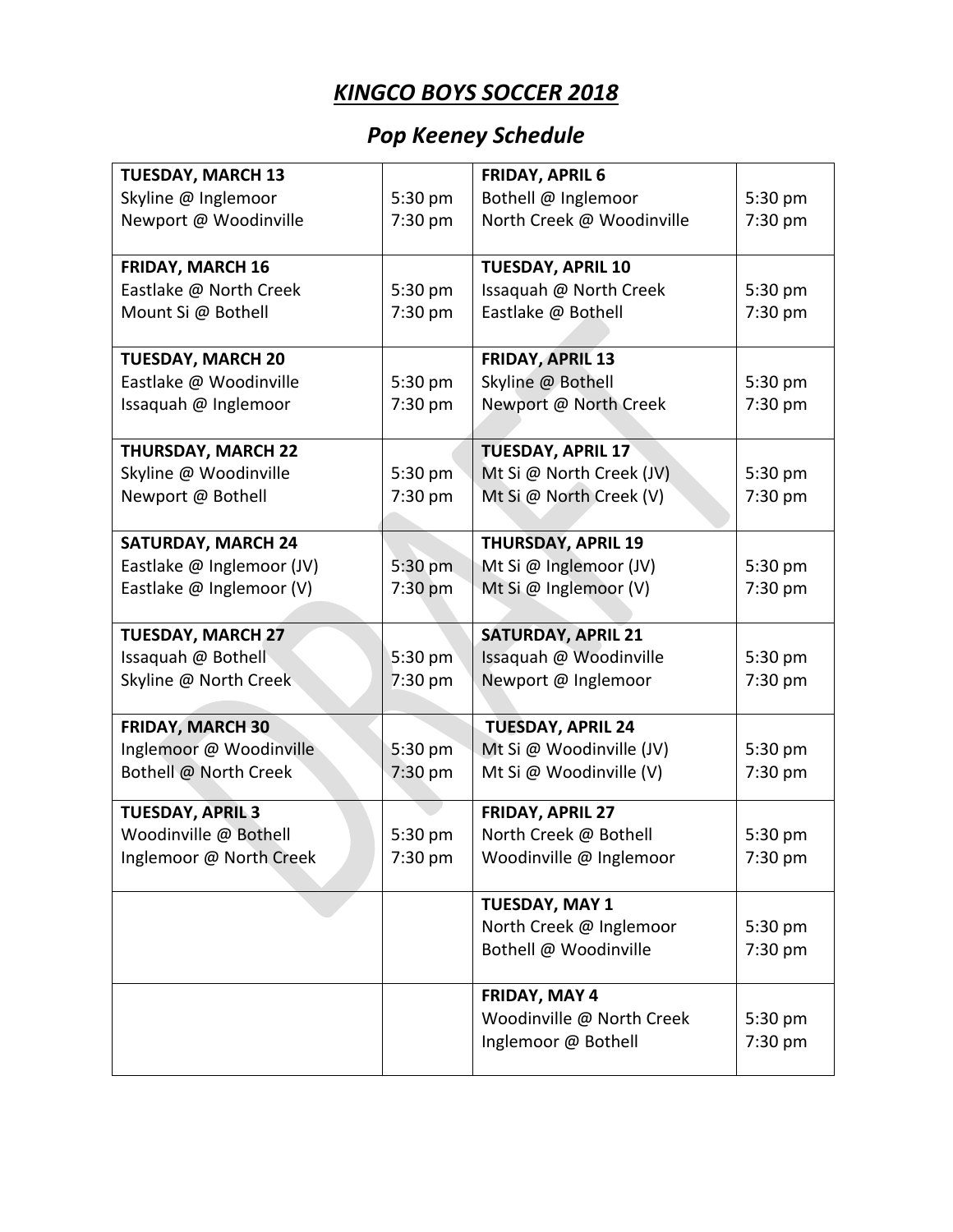### CONCESSION STAND OPERATIONS - POP KEENEY STADIUM RFP# 2022-6-23

# **ATTACHMENT A**

## **COMPANY INFORMATION AND REFERENCES**

## **I. Brief Resume of Bidder**

| Former Names (if any): <u>example and the set of the set of the set of the set of the set of the set of the set of the set of the set of the set of the set of the set of the set of the set of the set of the set of the set of</u> |
|--------------------------------------------------------------------------------------------------------------------------------------------------------------------------------------------------------------------------------------|
| Corporate Address: National Address and Address and Address and Address and Address and Address and Address and A                                                                                                                    |
|                                                                                                                                                                                                                                      |

### **II. References**

Three references are required. References may be contacted, therefore accurate contact information is required. Failure to provide accurate contact information may result in scoring deductions.

| Contact Name: |
|---------------|
|               |
|               |
|               |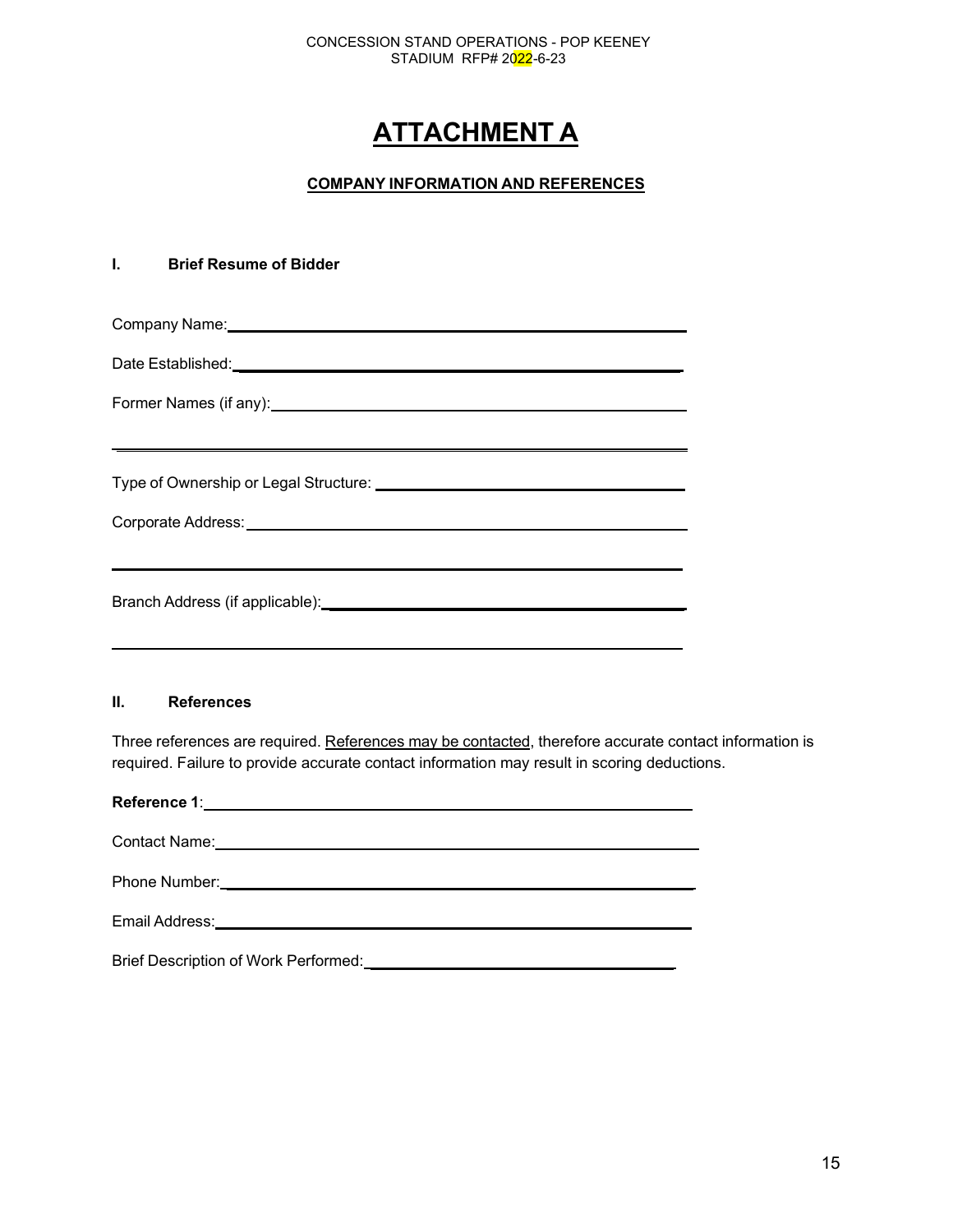### CONCESSION STAND OPERATIONS - POP KEENEY STADIUM RFP# 2022-6-23

| <u> 1989 - Johann Johann Stoff, deutscher Stoffen und der Stoffen und der Stoffen und der Stoffen und der Stoffen</u>                                                                                                          |
|--------------------------------------------------------------------------------------------------------------------------------------------------------------------------------------------------------------------------------|
|                                                                                                                                                                                                                                |
|                                                                                                                                                                                                                                |
|                                                                                                                                                                                                                                |
|                                                                                                                                                                                                                                |
|                                                                                                                                                                                                                                |
| Contact Name: Name and Second Contact Contact Assembly the Contact Contact Contact Contact Contact Contact Contact Contact Contact Contact Contact Contact Contact Contact Contact Contact Contact Contact Contact Contact Con |
|                                                                                                                                                                                                                                |
|                                                                                                                                                                                                                                |
|                                                                                                                                                                                                                                |
|                                                                                                                                                                                                                                |
| <u> 1989 - Johann Stoff, deutscher Stoff, der Stoff, der Stoff, der Stoff, der Stoff, der Stoff, der Stoff, der S</u>                                                                                                          |
|                                                                                                                                                                                                                                |
|                                                                                                                                                                                                                                |
|                                                                                                                                                                                                                                |
|                                                                                                                                                                                                                                |
|                                                                                                                                                                                                                                |
| Email Address: Universe and Secretary and Secretary and Secretary and Secretary and Secretary and Secretary and                                                                                                                |
|                                                                                                                                                                                                                                |
|                                                                                                                                                                                                                                |
|                                                                                                                                                                                                                                |
|                                                                                                                                                                                                                                |
|                                                                                                                                                                                                                                |
|                                                                                                                                                                                                                                |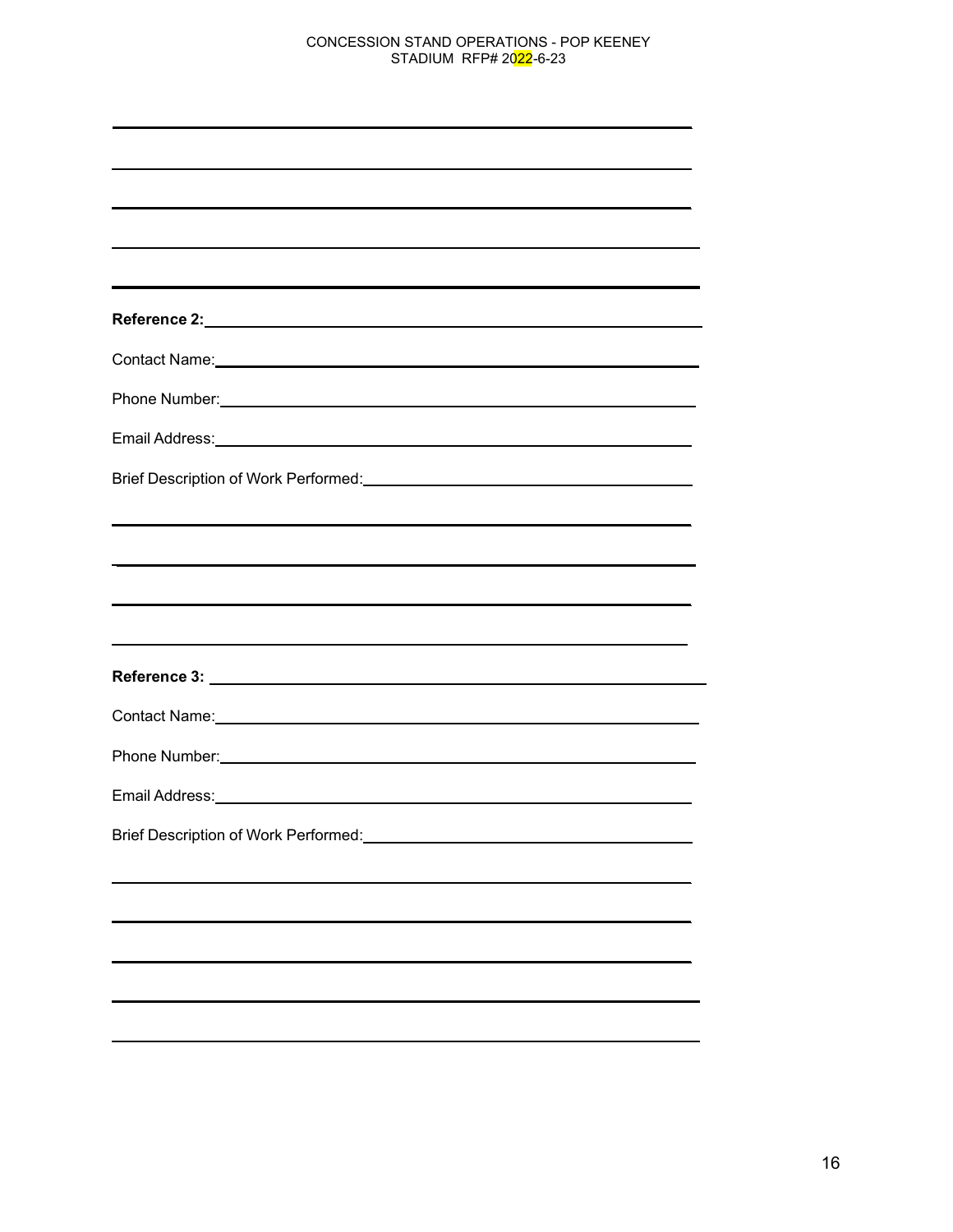# **ATTACHMENT B**

## **BID CERTIFICATION**

Pursuant to and in compliance with this Request for Proposal and all documents relating thereto, the undersigned hereby offers to furnish and deliver any or all of the articles enumerated at the prices quoted herein and is prepared to incorporate Bid Response into final contractual agreement (if selected).

The Undersigned further declares that this Proposal is, in all respects, fair and without fraud, that it is made without collusion with any representative of the District, and that the Bid is made without any connection or collusion with any person submitting another Bid on this Project.

| Authorized Signature: Management Control of Authorized Signature: | Date: _______________ |  |
|-------------------------------------------------------------------|-----------------------|--|
|                                                                   |                       |  |
|                                                                   |                       |  |
|                                                                   |                       |  |
|                                                                   |                       |  |
|                                                                   |                       |  |
|                                                                   |                       |  |
|                                                                   |                       |  |
|                                                                   |                       |  |

Acknowledge receipt of addendum # through through through the setting of an analysis of an analysis of the set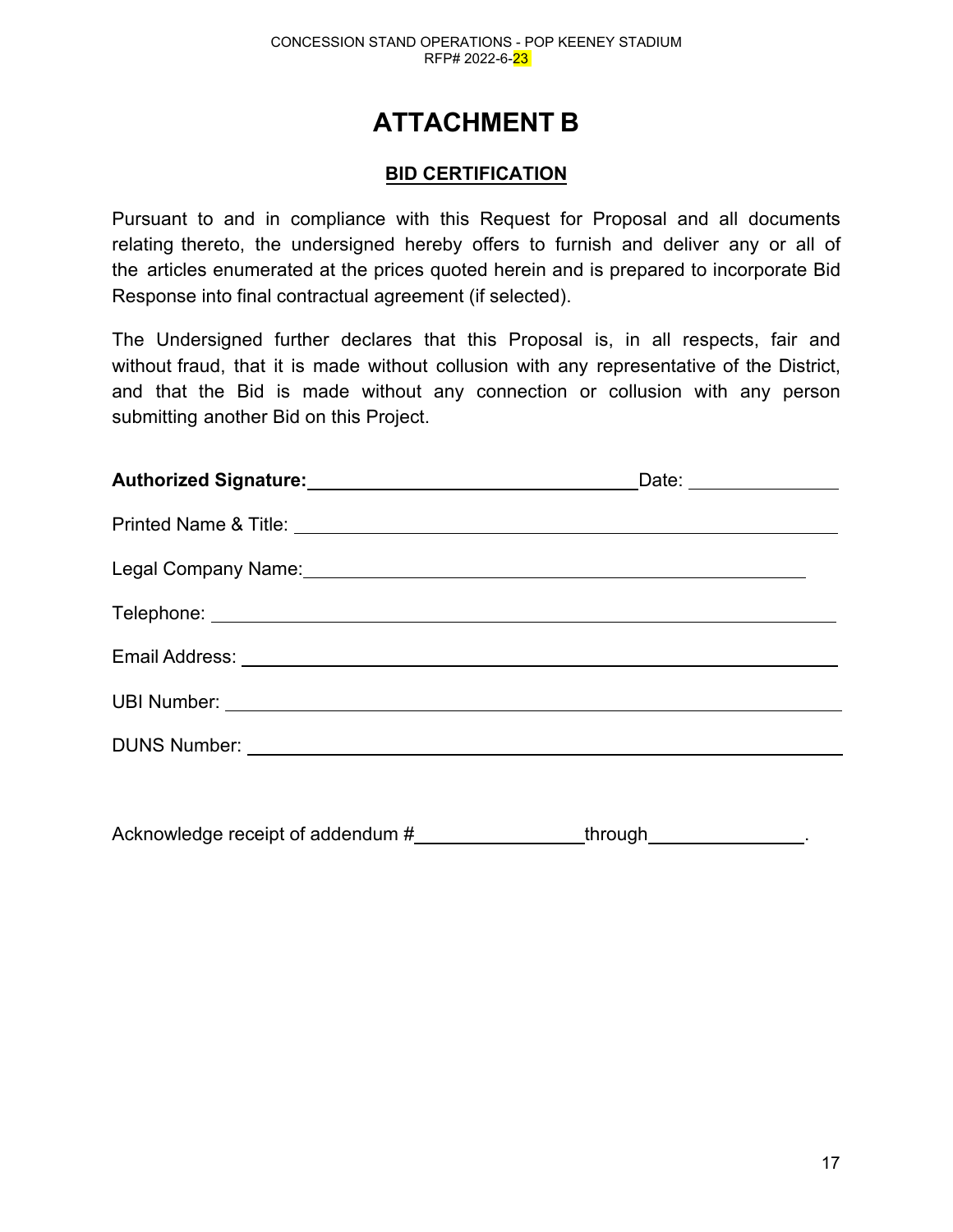### CONCESSION STAND OPERATIONS - POP KEENEY STADIUM RFP# 2022-6-23

## **ATTACHMENT C**

## **DEBARMENT AND ANTI-LOBBYING CERTIFICATION**

certifies that to the best of their knowledge/belief that neither as an individual and/or the company and its principals are presently debarred, suspended, proposed for debarment, declared ineligible, or voluntarily excluded for the award of contracts by any Federal governmental agency or department.

"Principals", for the purposes of this certification, means officers; directors; owners; partners; and persons having primary management or supervisory responsibilities within a business entity (e.g. general manager, plant manager, head of subsidiary, division, or business segment, and similar positions).

shall provide immediate written notice to Northshore School District if at any time during the term of this Agreement, including any renewals hereof, if such certification was erroneous when made or has become erroneous by reason of changed circumstances. Based on such notification, or if Northshore School District should determine at any time that this certification is false, Northshore School District reserves the right to review the status of the organization and if necessary, terminate this agreement.

Should individual/company enter into a covered transaction with another person at the next lower tier, we agree by signing this agreement that we will verify that the person with whom we intend to do business is not excluded or disqualified. We will do this by:

- (a) Checking the federal Excluded Parties List System (EPLS); or
- (b) Collecting a certification from that person if allowed by this rule; or
- (c) Adding a clause or condition to the covered transaction with that person.

Individual and/or company agree by signing this agreement that it shall not knowingly enter into any lower tier covered transaction with a person who is debarred, suspended, declared ineligible, or voluntarily excluded from participation in this covered transaction, unless authorized by the department or agency with which this transaction originated. A participant in a covered transaction may rely upon a certification of a prospective participant in a lower tier covered transaction that it is not debarred, suspended, ineligible, or voluntarily excluded from the covered transaction, unless it knows that the certification is erroneous.

The certification in this clause is a material representation of fact upon which reliance was placed when this transaction was entered into. If it is later determined that the prospective lower tier participant knowingly rendered an erroneous certification, in addition to other remedies available to the Federal Government, the department or agency with which this transaction originated may pursue available remedies, including suspension and/or debarment.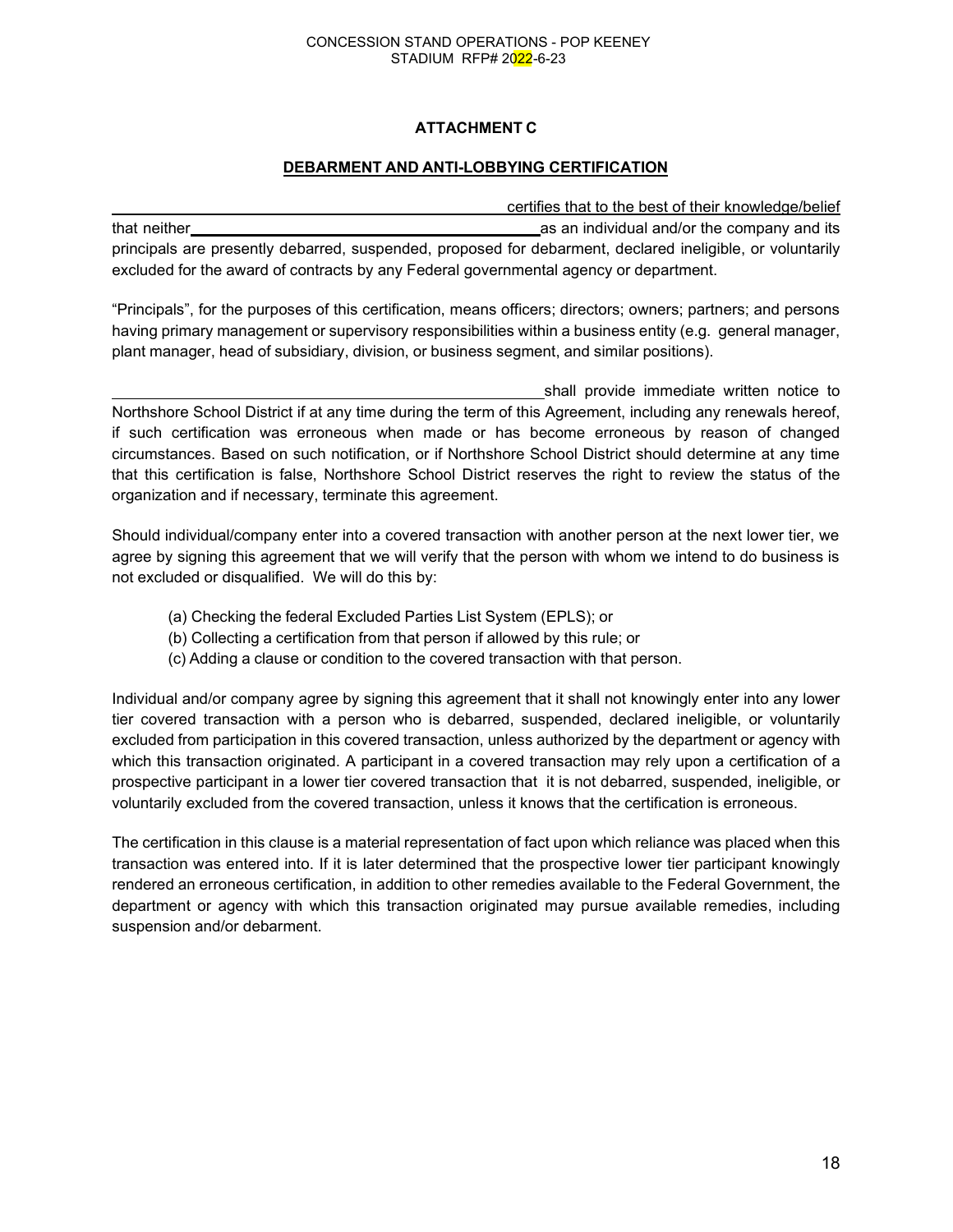### CONCESSION STAND OPERATIONS - POP KEENEY STADIUM RFP# 2022-6-23

The following certification and disclosure regarding payments to influence certain federal transactions are made per the provisions contained in FAR 52.203 ‐ 11 and 52.203 ‐ 12 and 31 U.S.C. 1352, the "Byrd Anti ‐ Lobbying Amendment."

(a) FAR 52.203 ‐ 12, "Limitation on Payments to Influence Certain Federal Transactions" is hereby incorporated by reference into this certification

(b) The offeror, by signing its offer, hereby certifies to the best of his or her knowledge and belief that:

(1) No Federal appropriated funds have been paid or will be paid to any person for influencing or attempting to influence an officer or employee of any agency, a Member of Congress, an officer or employee of Congress, or an employee of a Member of Congress on his or her behalf in connection with the awarding of any Federal contract, the making of any Federal grant, the making of any Federal loan, the entering into of any cooperative agreement, and the extension, continuation, renewal, amendment or modification of any Federal contract, grant, loan, or cooperative agreement;

(2) If any funds other than Federal appropriated funds (including profit or fee received under a covered Federal transaction) have been paid, or will be paid, to any person for influencing or attempting to influence an officer or employee of any agency, a Member of Congress, an officer or employee of Congress, or an employee of a Member of Congress on his or her behalf in connection with this solicitation, the offeror shall complete and submit, with its offer, OMB standard form LLL, Disclosure of Lobbying Activities, to the Contracting Officer; and

(3) He or she will include the language of this certification in all subcontract awards at any tier and require that all recipients of subcontract awards in excess of \$150,000 shall certify and disclose accordingly.

(c) This certification is a material representation of fact upon which reliance is placed when this transaction was made or entered into. Submission of this certification and disclosure is a prerequisite for making or entering into this contract imposed by section 1352, title 31, United States Code. Any person making an expenditure prohibited under this provision or who fails to file or amend the disclosure form to be filed or amended by this provision, shall be subject to a civil penalty of not less than \$10,000, and not more than \$100,000, for each such failure.

| Authorized Signature:<br>Date: |  |
|--------------------------------|--|
|--------------------------------|--|

Printed Name Company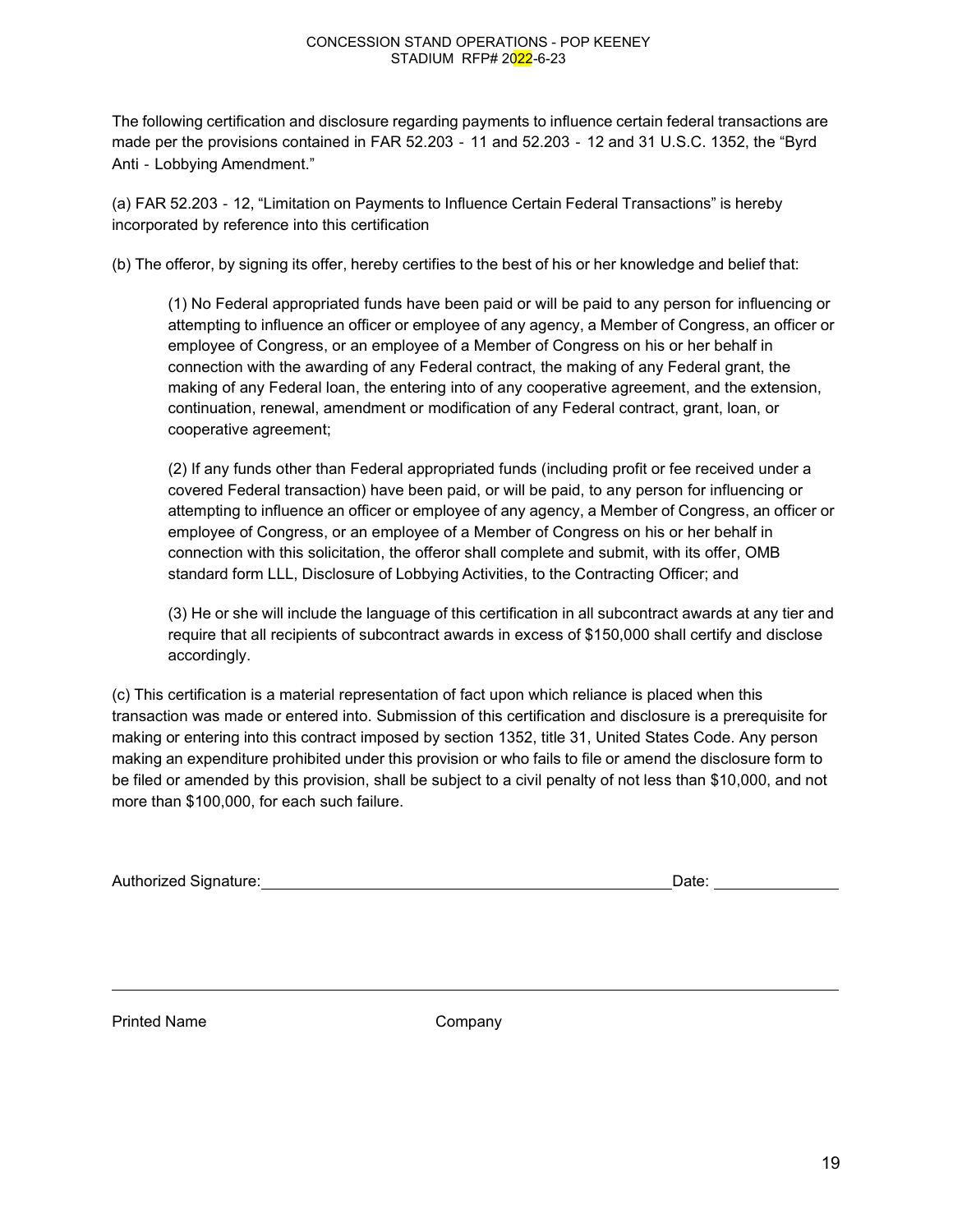# **ATTACHMENT D**

## **CONTRACTOR CERTIFICATION**

## **Wage Theft Prevention – Responsible Bidder Criteria Northshore School District Goods & Services Contracts**

*Prior to awarding a contract, Northshore School District is required to determine that a bidder is a 'responsible bidder'. Pursuant to legislative enactment in 2017, RCW 39.26.160(2) & (4) requires responsible bidder criteria to include contractor certification that the contractor has not willfully violated Washington's wage laws.*

## **On behalf of the firm identified below, I hereby certify as follows (check one):**

**¨** No Wage Violations. This firm has NOT been determined by a final and binding citation and notice of assessment issued by the Washington Department of Labor and Industries or through a civil judgment entered by a court of limited or general jurisdiction to have willfully violated, as defined in [RCW 49.48.082,](http://app.leg.wa.gov/RCW/default.aspx?cite=49.48.082) any provision of RCW chapters [49.46,](http://app.leg.wa.gov/RCW/default.aspx?cite=49.46) [49.48,](http://app.leg.wa.gov/RCW/default.aspx?cite=49.48) or 49.52 within three (3) years prior to the date of the above-referenced procurement solicitation date.

or

¨ Violations of Wage Laws. This firm has been determined by a final and binding citation and notice of assessment issued by the Washington Department of Labor and Industries or through a civil judgment entered by a court of limited or general jurisdiction to have willfully violated, as defined in [RCW 49.48.082,](http://app.leg.wa.gov/RCW/default.aspx?cite=49.48.082) a provision of RCW chapters [49.46,](http://app.leg.wa.gov/RCW/default.aspx?cite=49.46) [49.48,](http://app.leg.wa.gov/RCW/default.aspx?cite=49.48) or [49.52](http://app.leg.wa.gov/RCW/default.aspx?cite=49.52) within three (3) years prior to the date of the above-referenced procurement solicitation date.

I hereby certify, under penalty of perjury under the laws of the State of Washington, that the certifications herein are true and correct and that I am authorized to make these certifications on behalf of the firm listed herein.

**Firm Name:** 

**Name of Contractor/Bidder – Print full legal entity name of firm**

| By:    |                                     |                                                     |
|--------|-------------------------------------|-----------------------------------------------------|
|        | Signature of authorized person      | Print Name of person making certifications for firm |
| Title: |                                     | Place:                                              |
|        | Title of person signing certificate | Print city and state where signed                   |
| Date:  |                                     |                                                     |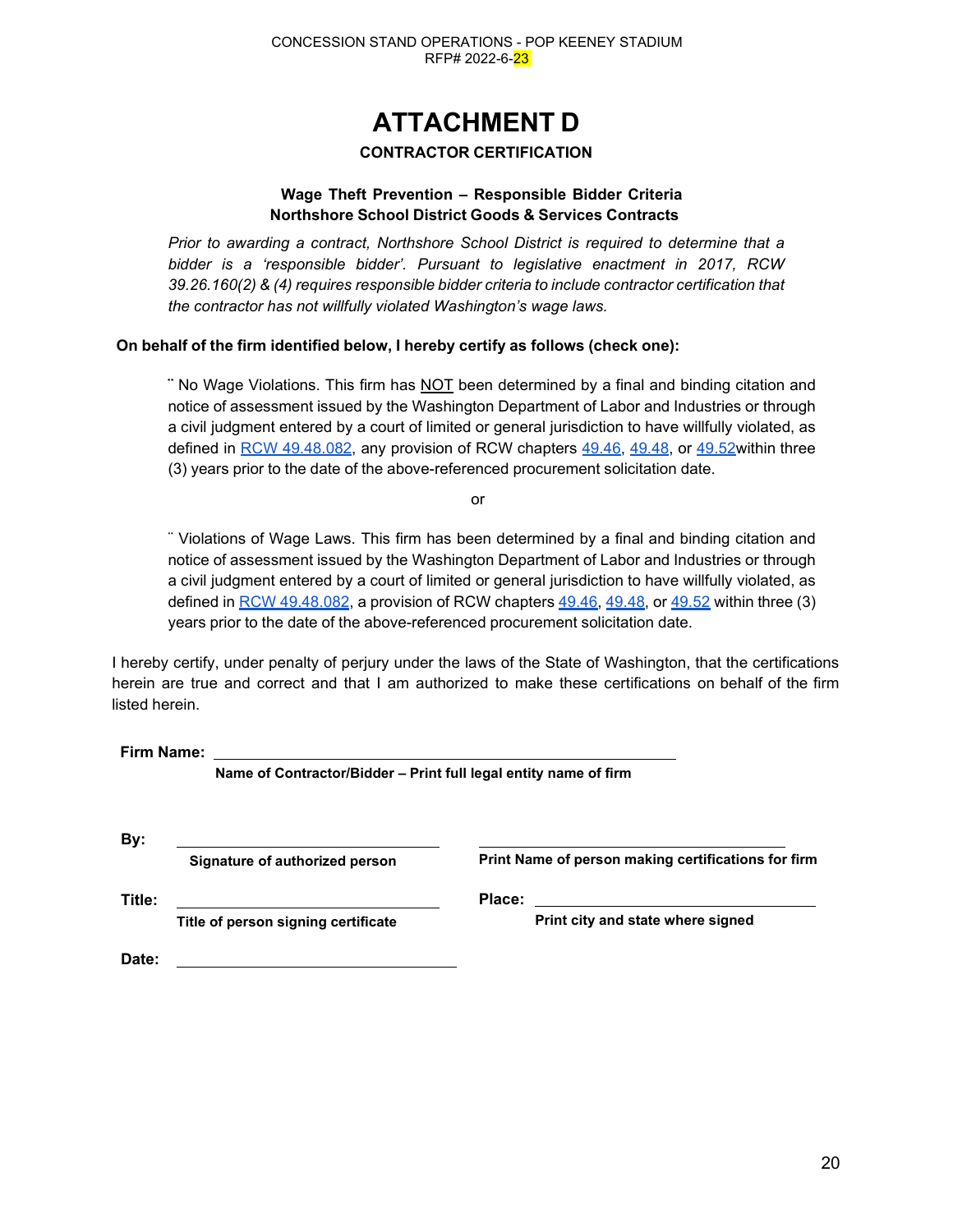# **ATTACHMENT E**

# **COOPERATIVE PURCHASING INFORMATION**

In the event another area school district or public entity has the need for the same services, they may wish to utilize another executed bid in the area. RCW 39.34 allows cooperative purchasing between public agencies in the State of Washington. Public agencies that have, or in the future file an Interlocal Cooperative Purchasing Agreement with the District may purchase from the District's contracts, provided that the Bidder has agreed to such participation.

If the cooperative purchasing process is allowed, then each district will take responsibility for its own purchase orders, payment procedures, evaluations, and scheduling of Bidder's services. Each district will take responsibility for performance of any purchasing contract with the Bidder.

Each Bidder shall indicate on this bid form whether it will honor the pricing and terms and conditions to other public agencies in accordance with this Agreement's terms and conditions. Award of the contract(s) will not be affected by the Bidder's agreement to allow cooperative purchasing. The District will not have any responsibility or liability for orders issued by other public agencies utilizing the District's contract through an Interlocal Agreement.

As per the terms and conditions of this contract, will the Bidder allow public agencies in addition to Northshore School District to purchase from this contract?

Yes: No: (check one)

If yes, Bidder will have the opportunity to review ability to perform/deliver to requesting agencies prior to commencement of services.

| <b>Authorized Signature:</b> | Date: |  |
|------------------------------|-------|--|
|                              |       |  |

Printed Name Company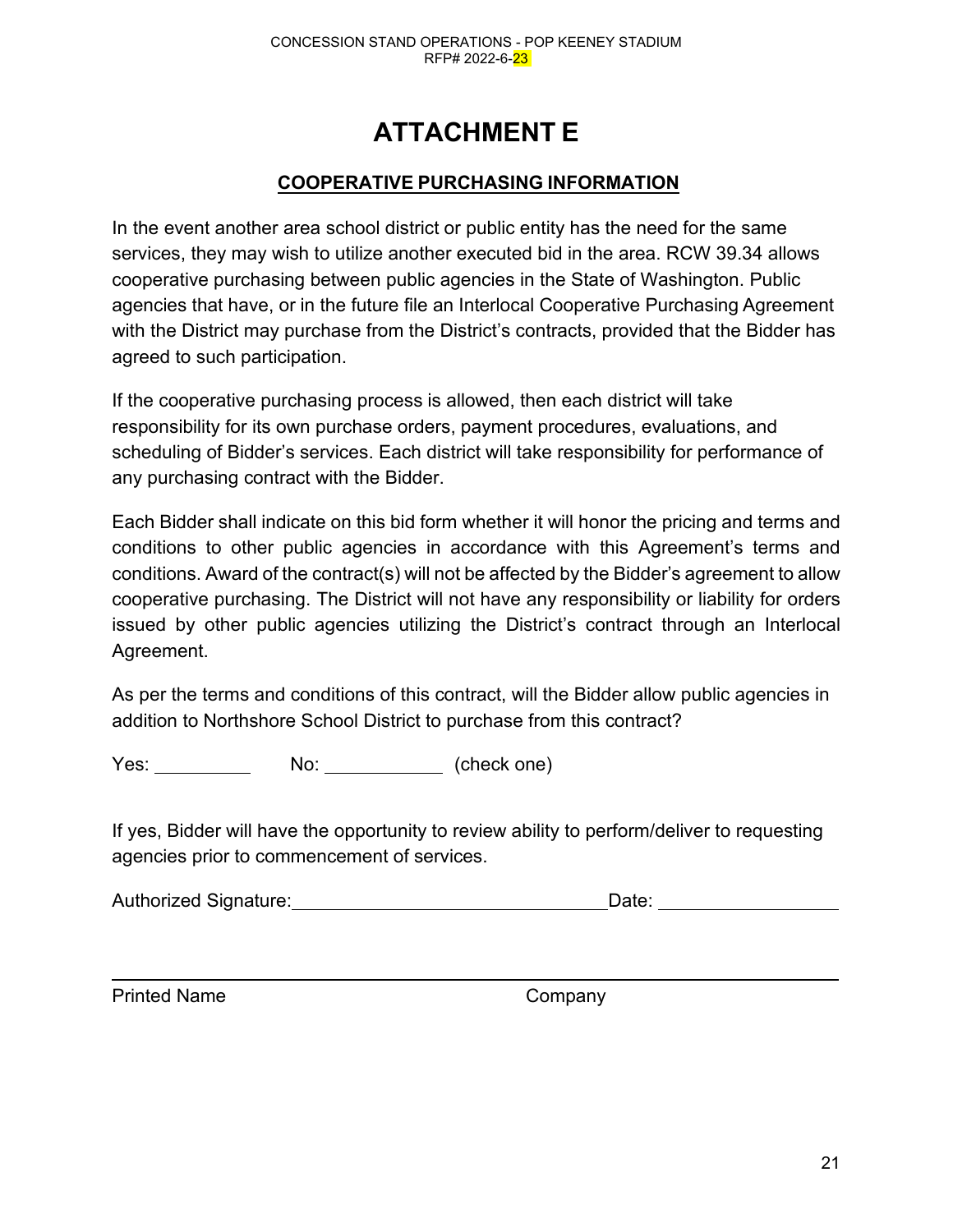## NORTHSHORE SCHOOL DISTRICT CONCESSION STAND OPERATIONS - POP KEENEY STADIUM RFP# 2022-6-23

## **ATTACHMENT F MARKET BASKET COST PROPOSAL**

|                      | % |                                                                    |
|----------------------|---|--------------------------------------------------------------------|
| <b>COMMISSION %:</b> |   |                                                                    |
|                      |   | Net income share generated from the management and sales of        |
|                      |   | concession stand during REGULAR season games at Pop Keeney Stadium |
|                      |   | Net income share generated from the management and sales of        |
|                      |   | concession stand during POST season games at Pop Keeney Stadium    |
|                      |   | Net income share generated from the management and sales of        |
|                      |   | concession stand during OTHER District authorized events           |

|                     |                       | % BIDDER      | \$ COST TO      |                  |
|---------------------|-----------------------|---------------|-----------------|------------------|
|                     | <b>\$ BIDDER COST</b> | <b>MARKUP</b> | <b>CUSTOMER</b> |                  |
| <b>MENU ITEM(S)</b> |                       |               |                 | <b>COMMENTS:</b> |
|                     |                       |               |                 |                  |
|                     |                       |               |                 |                  |
|                     |                       |               |                 |                  |
|                     |                       |               |                 |                  |
|                     |                       |               |                 |                  |
|                     |                       |               |                 |                  |
|                     |                       |               |                 |                  |
|                     |                       |               |                 |                  |
|                     |                       |               |                 |                  |
|                     |                       |               |                 |                  |
|                     |                       |               |                 |                  |
|                     |                       |               |                 |                  |
|                     |                       |               |                 |                  |
|                     |                       |               |                 |                  |
|                     |                       |               |                 |                  |
|                     |                       |               |                 |                  |
|                     |                       |               |                 |                  |
|                     |                       |               |                 |                  |
|                     |                       |               |                 |                  |
|                     |                       |               |                 |                  |
|                     |                       |               |                 |                  |
|                     |                       |               |                 |                  |
|                     |                       |               |                 |                  |
|                     |                       |               |                 |                  |
|                     |                       |               |                 |                  |
|                     |                       |               |                 |                  |
|                     |                       |               |                 |                  |
|                     |                       |               |                 |                  |
|                     |                       |               |                 |                  |
|                     |                       |               |                 |                  |
|                     |                       |               |                 |                  |
|                     |                       |               |                 |                  |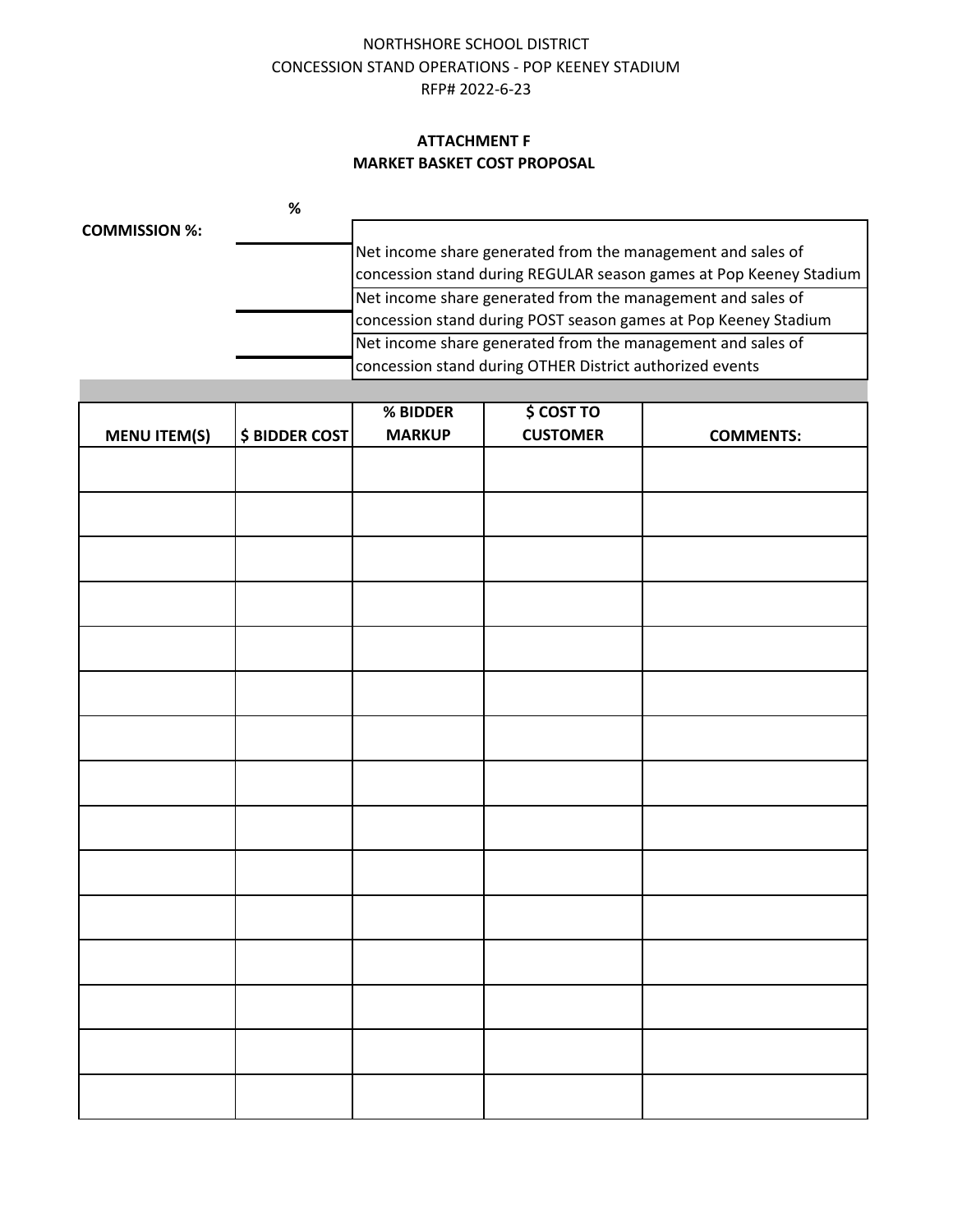Purchasing



3330 Monte Villa Parkway Bothell, WA 98021-8972 425-408-7651

### **SERVICES AGREEMENT CONTRACTOR 2022**

Master Agreement made as of the \_\_ day of \_\_\_\_\_\_\_\_\_ 2022, between Northshore School District (NSD) and **contractor name** (Contractor), who agree as follows:

- 1. **Term of Agreement:** The initial term of this Agreement is from August 1, 2022 through July 31, 2025, and will allow for an additional two (2) one-year annual extensions, if mutually agreed. Final termination date July 31, 2027.
- 2. **Services:** Contractor was selected as a result of a formal Request For Proposal (RFP) process to provide operations and management of Pop Keeney Stadium concessions stand. Contractor agrees to perform the services as indicated in formal solicitation of Concession Stand Operations – Pop Keeney Stadium RFP# 22-6-23, the scope of services, and Contractor's Bid Response, the terms of which are incorporated herein by reference. The order of precedence for these documents is as follows: NSD Contractor Agreement, RFP with any Addenda, and Contractor's bid.
- 3. **Fees:** In consideration for the services rendered as set forth herein, NSD shall provide Contractor with facility and utilities to provide operations of concessions. The Contractor shall submit monthly commission checks, issued to Home School Team, issued in the School's name, based on mandatory sales reporting to District.
- 4. **Right to Use Information and Documents:** NSD shall be entitled to use any final documents, electronic files, or other work performed or prepared by Contractor under this Agreement in connection with the Work or for subsequent projects, regardless of whether Contractor is a consultant or otherwise participating in such subsequent projects. Contractor shall not be held liable for reuse of documents or modifications thereof, including documents on electronic media, by NSD or its representative for any purpose other than the original intent of this Agreement.

Consultant shall retain all right and title to all patentable and un-patentable inventions including confidential know-how developed by Consultant hereunder. Consultant hereby grants to NSD a royalty-free nonexclusive, non-assignable license as to such inventions and know-how to use the same in any NSD facility.

5. **Compliance with laws:** Contractor shall, at its sole expense, comply with all applicable laws and governmental rules, regulations or requirements, which may now or hereafter be in force, relating to its activities under this Agreement. NSD is an equal opportunity employer. The Contractor understands and agrees that its own compliance with applicable federal and state nondiscrimination laws is a condition precedent to its rights under this agreement and that violation of said laws may result in cancellation of this agreement.

The Contractor or any of its subcontractors, shall not utilize any employee at a District site or allow any contact between school children and any employee of Contractor when an employee has plead guilty to or been convicted of any felony crime specified under RCW 28A.400.322, as now existing or hereafter amended.

Contractor's employees who have regularly scheduled unsupervised access to children or vulnerable adults, and/or who hire employees who will have regularly scheduled unsupervised access to children or vulnerable adults, shall perform a record check through the Washington State Patrol criminal identification system and through the Federal Bureau of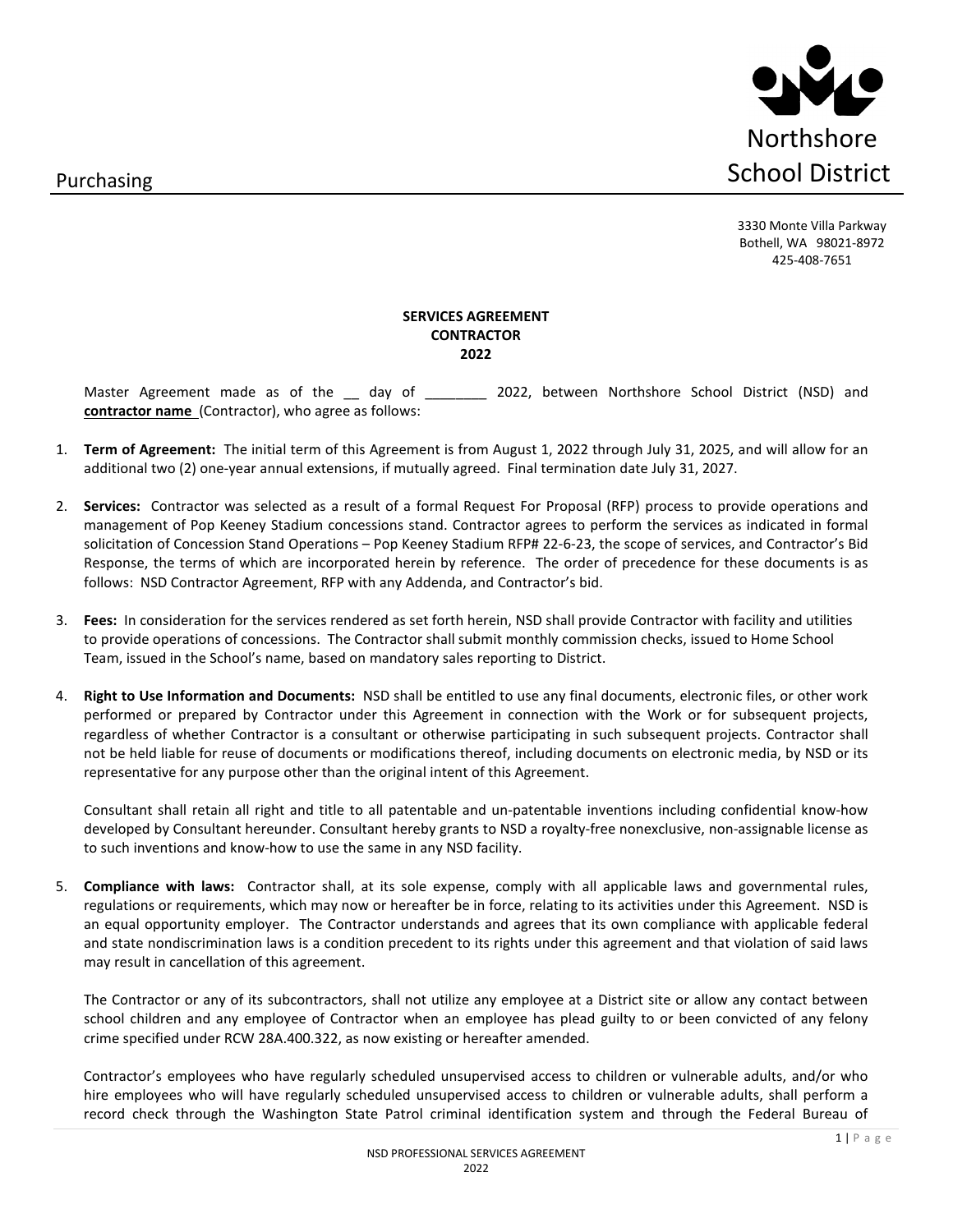Investigation at the time of hiring the employee, as required by RCW 28A.400.303. The record check shall include a fingerprint check using a complete Washington state criminal identification fingerprint card. If the employee has had a record check within the previous two years, NSD may waive the requirement. NSD shall determine whether the Contractor or NSD shall pay costs associated with the record check.

Contractor's employees who have supervised access to children on an ongoing basis shall perform a multi-state background check demonstrating that the employee has no convictions for crimes listed in RCW 28A.400.322. If the employee has had a record check within the previous two years, NSD may waive the requirement. NSD shall determine whether the Contractor or NSD shall pay costs associated with the record check.

Any failure to comply with this section shall be grounds for the NSD's immediate termination of this agreement.

6. **Certification Regarding Debarment, Suspension, Proposed Debarment, and Other Responsibility Matters:** Contractor certifies that, to the best of their knowledge/belief that neither the Contractor nor its principals are presently debarred, suspended, proposed for debarment, declared ineligible, or voluntarily excluded for the award of contracts by any Federal or State governmental agency or department.

"Principals", for the purpose of this certification, means officers; directors; owners; partners; and persons having primary management or supervisory responsibilities within a business entity (e.g. general manager, plant manager, head of subsidiary, division, or business segment, and similar positions).

Contractor shall provide immediate written notice to NSD if at any time during the term of this Agreement, including any renewals hereof, such certification was erroneous when made or has become erroneous by reason of changed circumstances.

Should the Contractor enter into a covered transaction with a Subcontractor or other entity at the next lower tier, the Contractor agrees by signing this Agreement that it will verify that the person with whom it intends to do business is not excluded or disqualified. The Contractor will do this by:

- (a) Checking the Federal Excluded Parties List System (EPLS); or
- (b) Collecting a certification from that person if allowed; or
- (c) Adding a clause or condition to the covered transaction with that person.

Based on such notification, or if NSD should determine at any time that this certification is false, NSD reserves the right to review the status of the organization and if necessary, terminate this Agreement.

7. **Contractor Wage Certification:** Pursuant to legislative enactment in 2017, RCW 39.26.160(2) & (4) requires responsible bidder criteria to include contractor certification that the contractor has not willfully violated Washington's wage laws.

The Contractor hereby certifies (by authorized Contractor signature to this agreement) that, this firm has NOT been determined by a final and binding citation and notice of assessment issued by the WA Department of Labor and Industries or through a civil judgement entered by a court of limited or general jurisdiction to have willfully violated, as defined in RW 49.48.082, any provision of RCW chapters 49.46, 49.48, or 49.52 within three (3) years prior to the date of the abovereferenced procurement contractual agreement date.

8. **Relationship of parties:** Contractor, its employees and agents are contracting with NSD as an independent contractor. This Agreement does not create any relationship with NSD of employer and employee, master and servant, principal and agent, or landlord and tenant. Contractor has no power or authority to make any statement or representation or to incur any debt, litigation or liability of any kind in the name of NSD, for it, or on its account. Contractor and persons engaged by the Contractor agree that they are not volunteers or employees of NSD in any capacity. NSD shall not be responsible for withholding or paying any taxes on behalf of Contractor, employees or agents. Contractor expressly waives any immunity or limitations (e.g. on the type or amount of damages, compensation, benefits or liability payable by Contractor) that might otherwise be afforded under any industrial insurance, worker's compensation, disability benefit or similar law, rule, regulation or order of any governmental entity having jurisdiction (including, but not limited to, the Washington Industrial Act, Title 51 of the Revised Code of Washington). Contractor shall provide an IRS Form W-9 "Request for Taxpayer Identification Number and Certification" to NSD upon request.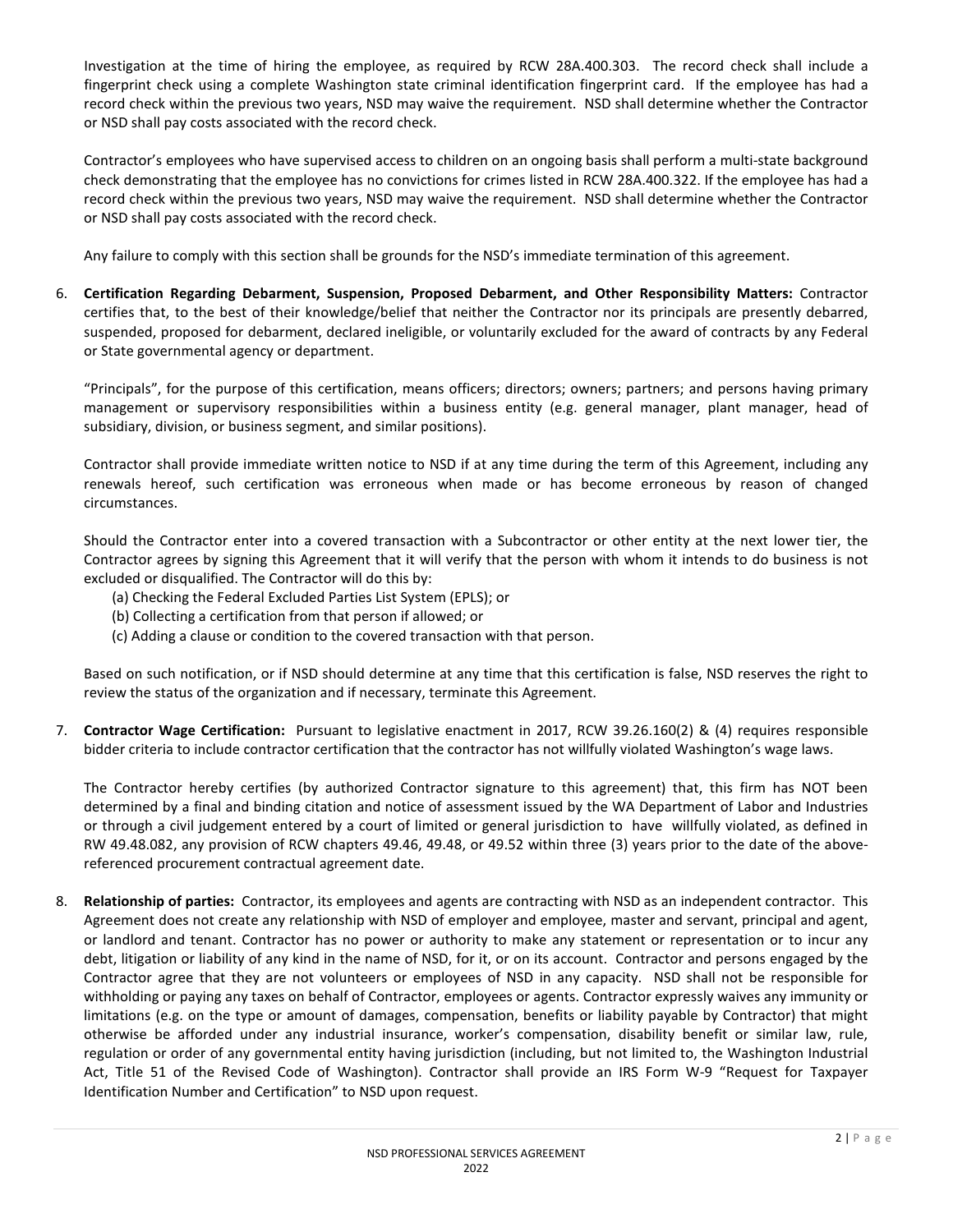- 9. **Standard of Care:** The Work performed, findings obtained, and recommendations prepared by Contractor shall be in accordance with generally and currently accepted professional practices and standards governing recognized firms in the area engaged in similar Work, who are familiar with the Work and exercising the skill, diligence, and care required of Contractor by this Agreement.
- 10. **Governing Laws:** This Agreement shall be governed and construed in accordance with the laws of the State of Washington.
- 11. **Assignment:** Neither Contractor or NSD shall assign any right or delegate any duty under this Agreement without the prior written consent of the other. Contractor may subcontract portions of the Work to other contractors only with the prior written approval of NSD, following review and approval of an agreement regarding compensation related to such Work as set forth in this Agreement.
- 12. **Entire Agreement, Precedence, and Acceptance Modifications:** The terms and conditions set forth herein constitute the entire understanding of the parties relating to the provision of the Work by Contractor to NSD. All previous proposals, offers, and other communications relative to the provisions of these services by Contractor, oral or written, are hereby superseded, except to the extent that they have been expressly incorporated by reference herein. In the event of conflict, this Agreement, as amended, shall govern. This Agreement may be modified only by a written amendment executed in writing by both parties, provided a modification of the Work by NSD pursuant to the express terms of this Agreement shall not require a separate written amendment or change order.
- 13. **Disputes, Attorney Fees:** The parties will first attempt to resolve any dispute regarding this Agreement by exchange of documents by senior management of the parties, who may be assisted by counsel. The parties may, as part of the informal dispute resolution process, either negotiate directly or, if mutually agreed, engage the services of a mutually acceptable mediator to assist in the settlement process. The cost of the mediator shall be shared equally by the parties. Any thereafter unresolved disputes shall be litigated in the King County Superior Court, Seattle, Washington. In any litigation, the Prevailing Party shall be entitled to receive, as part of any award or judgment, its reasonable attorneys' and experts' fees and costs incurred in handling the dispute, whether incurred prior to or after the filing of litigation.
- 14. **Waiver of Terms and Conditions:** The failure of Contractor or NSD in any one or more instances to enforce one or more of the terms or conditions of this Agreement or to exercise any right or privilege in the Agreement or the waiver of Contractor or NSD of any breach of the terms or conditions of this Agreement shall not be construed as thereafter waiving any such terms, conditions, rights, or privileges, and the same shall continue and remain in force and effect as if no such failure to enforce had occurred.
- 15. **Notices:** Any notices required hereunder may be sent orally confirmed US Mail, courier service (e.g. FedEx), orally confirmed telecopy (fax), or orally confirmed email to the addresses set forth below.
- 16. **Severability and Survival:** Each provision of this Agreement is severable from the others. Should any provision of this Agreement be found invalid or unenforceable, such provision shall be ineffective only to the extent required by law, without invalidating the remainder of such provision or the remainder of this Agreement, provided that such effect is consistent with the fundamental purpose of this Agreement. The terms and conditions set forth herein shall survive the termination of this Agreement.
- 17. **Indemnification:** The Contractor shall defend, indemnify, and hold NSD, its officers, agents, employees, and volunteers harmless from and against any and all liability, loss, expense, including reasonable attorney's fees, or claims for injury or damages arising out of the performance of the Agreement but only in proportion to and to the extent such liability, loss, expense, attorney's fees, or claims for injury or damages are caused by or result from the negligent or intentional acts or omission of the Contractor, its officers, agents, employees or volunteers.

NSD shall defend, indemnify, and hold the Contractor, it officers, agents, employees, and volunteers harmless from and against any and all liability, loss, expense, including reasonable attorney's fees, or claims for injury or damages arising out of the performance of the Agreement but only in proportion to and to the extent such liability, loss, expenses, attorney's fees, or claims for injury or damages are caused by or result from the negligent or intentional acts or omission of NSD, its officers, agents, employees or volunteers.